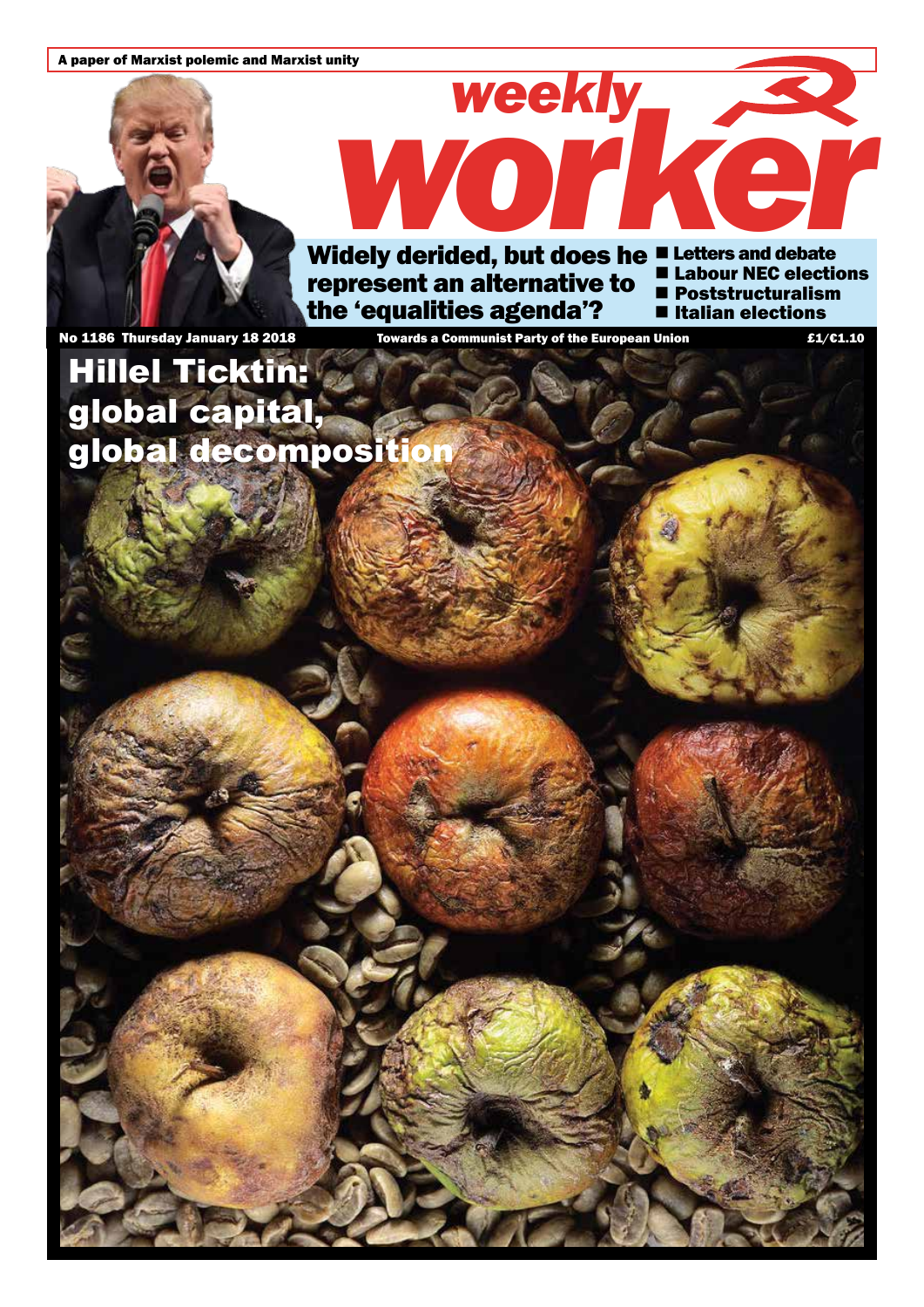

### LETTERS

#### Centenaries

It is right and proper that publications such as the *Weekly Worker* have devoted time and space to commemorating the centenary of the Russian Revolution of 1917 with articles, translations and polemics regarding the nature of Bolshevism. Not in order to engage in some kind of historical cheer-leading, but rather as a way of coming to terms with the great successes - and, equally, the mistakes and defeats - of our movement in the past.

As workers' movement partisans look ahead to the new year, 2018 will, of course, bring with it a whole host of other important centenaries in working class history. Perhaps the most significant milestone in this regard will be an event on which the fate of the Bolshevik revolution of 1917 hinged - the German revolution of November 1918.

As the Bolsheviks well knew, Russia was a backward country with an overwhelming peasant majority and thus the continued survival of the revolution there hinged on the European revolution - crucially in the form of the German working class taking power. For without a corresponding revolutionary government in Germany the young soviet republic would be condemned to isolation and inevitable defeat. It was surrounded by a sea of hostile imperialist powers and subject to the overarching economic dictates of the world division of labour.

There are no 'conspiracy theories', whether anti-Zionist or anti-Semitic, in the observation that the ruling class of Israel overlaps with that of the USA and several European imperialist powers.

Not only had the Bolsheviks predicted the German revolution, but their seizure of power also provided important inspiration for it. This should perhaps come of little surprise: revolutionary ideas and lessons were always transmitted across the national boundaries of the international workers' movement. As recent historiography in particular has underlined, Lenin and the Bolsheviks had always 'looked west' (and had lived there in exile for significant parts of their lives) for political and strategic guidance particularly to the inspiration of the mass Marxist parties of the Second International, to which the Russian Social Democratic Labour Party was itself affiliated.

What is fascinating about the German revolution of November 1918 is that, by this point, the poles have in many senses been reversed, with the Germans, Austrians and others in western Europe seeking to do 'what the Russians did'. As I have argued elsewhere, and shall explore in more detail in articles and translations in 2018, this attempt to emulate the Bolsheviks did not come without a fair share of confusion, crucial errors and key mistakes.

Ultimately, of course, the German revolution ended in failure and this

degeneration of the Russian Revolution into the monstrosity of Stalinism. Getting to grips historically with these failures between 1918 and 1923 will be a focus of my own research in the coming period, and this will hopefully find reflection in further articles, translations of German-language source material and much more besides. Ben Lewis

Sheffield

#### Savage paradox

Unless you hold the view that the Marxist theory of the state is itself a conspiracy theory. Marx's view was that each capitalist state does not belong to the whole population of a

With reference to the letter from David John Douglass - blimey, how many wrong ends of how many separate sticks can one comrade grasp at a single point in time, I ask myself (January  $11$ )?

capitalist country, but that the state comprises the executive committee of the capitalists of that country for defence of their interests, both against their own working class and against the capitalists of other countries. The citizenship rights of a capitalist in a given capitalist country, therefore, gives them in effect not only the 'normal' rights of citizenship applicable to other classes of the population, but in effect a share of ownership of that capitalist state. The history of inter-capitalist, inter-imperialist wars in Europe, including two world wars, bears this out.

Zionism has introduced a modification of this. The Israeli Law of Return gives citizenship rights to all Jews born in other countries, subject to some conditions that are part religious, part political. This leads to a situation, not on an individual or incidental basis, where a substantial group of bourgeois has citizenship rights - ie, ownership rights - over both the Israeli capitalist state and the US capitalist state or that of some European countries, whichever they are indigenous citizens of, on the basis of their Jewish birth. Therefore, we have overlapping ruling classes between Israel and a number of European and North American capitalist-imperialist states.

failure was a crucial factor in the For the past few years, Tony Clark has

Dubbing this theory a 'conspiracy theory' therefore amounts to so dubbing the Marxist theory of the state. For this understanding is simply the application of Marx's theory of the state to an updated set of factual data, including the existence of the Israeli Law of Return and the known fact that the section of the American and European bourgeoisies that are Jewish is far higher, percentage wise, than the percentage of Jews in the general population of these states. This part of the bourgeoisie is substantial, and in North America particularly, quite formidable in size and social power, derived from property.

environment in which whistleblowing on corruption or any malfeasance is wholly protected.

In proscribing this theory, Labour Against the Witchhunt has not proscribed any conspiracy theory, whether anti-Zionist, anti-Semitic or of any other kind. In fact, it has not proscribed any special theory at all. For this is not a special theory. It is simply Marx's theory of the state applied to the data available today.

Therefore, in proscribing this theory, LAW has proscribed the Marxist theory of the state. It has therefore proscribed one of the core elements of Marxism. The Jewish communalism and chauvinism of some of its leaders, combined with the guilty liberalism of others, has driven it to adopt the kind of anti-communist exclusion clause that the left should be fighting to abolish in the labour movement as a whole.

That is a savage paradox. Ian Donovan Socialist Fight

#### Clark crisis

been informing readers of the *Weekly Worker* of his journey away from Marxism. In the last issue, for instance, Clark pontificates that: "I have argued that Marxism contains flaws - some of them are quite serious and are of a fundamental nature" (Letters, January 11). Unfortunately, the great man neglects to tell us poor deluded Marxists what these flaws are.

Clark does, however, chastise Marx for failing to realise, as Clark does, that "there is no permanent crisis of capitalism". It is fortuitous that Marx did not theorise a "permanent crisis" because such a 'theory' would be nonsense. A crisis is the culmination of a combination of circumstances, where things reach an intense turning point, such that things cannot carry on as before. To talk of a "permanent crisis" is to totally misunderstand the

concept. It is about time, regarding the veracity of Marxism, that Tony Clark either put up or shut up! Ted Hankin

email

#### Wrong ends

All accompanied by the trundling out of that tired old nonsense about pukka "northern" working class citizens being abused by soft-handed and soft-headed southern liberals (or, otherwise, by somehow 'uniquely' exploitative southerner elites).

Yes, all tired old head-banging baloney, but also disgracefully divisive and destructive stuff. Most notably, by way of anything it offered in place of a sparkling unity of horizons, in the glaring absence of any proposals for adventurously inspirational or genuinely consciousness-raising action.

Probably the kindest thing to be said is: 'Good luck with your ambitions of turning Labour into a genuinely socialist element within society, comrade.' Certainly, going by past evidence of similar escapades, this latest version is going to need all the luck it can rustle up.

Anyway, sorry I can't spend more time on this cosy little chat. I and other like-minded disobedients have got a truly humongous party to organise. It's one dedicated to the development of what might best be summarised as 'eco-communism'. That being not only a force rooted firmly within the soil of Marxism-Leninism, as well as Trotskyism, but also a beautifully modern-world entity. One designed primarily for the overthrow of capitalism, it goes without emphasising, and as a direct corollary also for the elimination of all associated imperialist barbarisms.

A bit of a challenge, as readily we admit. You know, what with the torrent of lies, phony narratives and black agendas being pumped out so relentlessly and so ruthlessly by the ruling class and a multiplicity of their agencies. But, hey, we 'freshlyevolved' eco-communists are confident we'll achieve our objectives in the long run.

That's assuming we manage to retain the necessary patience and are granted the benefit of a fair wind. I say those two things in light of Lenin's wise words that "patience is the essential ingredient for any revolutionary"; in harness with our awareness that other really quite powerful forces are often at work in our cosmos.

If I were allowed to offer a helpful as well as comradely summary, I'd say this: surely, we are all mere fragments of stone? Some day, those fragments might become mosaic flooring within a People's Palace of Universal Communism - one yet to be built. Sadly, however, one to be built by other pioneer craftsmen, rather than any of the current organisations or operatives who lay claim to that self-same 'magnificent destiny'. Bruno Kretzschmar email

#### Fake news

It's a new year and, if South Africa is to have any real hope for a better future, the country probably needs to see the beginnings of at least some radical transformation of our present economic, political and social environment. And that will require sound information and cogent analysis to enable all citizens to play a responsible part.

This, in the first place, requires a media as free as possible of coercion and manipulation; a media that can be relied upon to provide sound, honest information. It should also be an

Never, in our globalised world, have these requirements seemed so important and yet so much under threat. There is the twittering lunacy of Donald Trump, who, very worryingly, has a nuclear arsenal at his disposal, facing the infantile bellicosity of a now nuclear-armed Kim Jung Un. The multiple refugee crises are also continuing, accompanied by reports of barbarism, inhumanity and savagery, with details of everything from slave markets to torture, aerial bombardment and "ethnic cleansing" - that common euphemism for genocide.

On the domestic front history also seems likely to repeat itself along all too familiar lines: rhetoric about renewal peppered with promises of turnarounds, improvements and better lives for all providing a flimsy veil for what seems likely to be, at best, more of the same, but perhaps a bit worse. Not the least of this may be another raid on the pockets, particularly of the poor, through a probable hike in value added tax.

One reason that such a move is almost certain to become necessary is the apparently off-the-cuff promise by president Jacob Zuma of freedom from fees for most tertiary students. As a result, the Economic Freedom Fighters' "student command" seized the opportunity to cause possible chaos next week at universities around the country by telling all qualifying matriculants to turn up at any university of their choice and demand to be registered.

This at a time when the governing ANC remains in a general state of turmoil behind a wall of words proclaiming unity; a stonewall clearly in evidence at the January 8 106th birthday rally in East London. Meanwhile, the tensions, fragmentation and financial problems within the trade union movement also show no signs of abating.

That we are aware of such facts and analysis and are able to debate them is because South Africa still enjoys - for all the faults and manipulation that exists - a relatively honest and free media. And the fact that we have available such news and analysis is the work of media workers, of journalists, who act as the eyes and ears of the pubic at large.

2017 was "the worst year on record for jailed journalists".

Exactly how many journalists were detained "in connection with the provision of news and information", and how many have been murdered for that reason, is difficult to assess accurately. CPJ was able to trace and confirm that 262 journalists were in prison at the end of last year. Reporters Without Borders (RSF) lists 326, although this number includes 107 "citizen journalists" - individuals using social media and blogs usually in situations where other avenues are closed.

Both organisations ascertained that 17 journalists were murdered because of the work they were doing. But there are also a number of journalists missing or held hostage by armed groups.

And it is not only in authoritarian states that journalism is under threat. As RSF states in its end-of-year message, "Media freedom is proving to be increasingly fragile in democracies as well. Democratic governments are trampling on a freedom that should, in principle, be one of their leading performance indicators."

In this, South Africans are fortunate, although attacks on journalists and on whistleblowers are increasing. But the country is a long way from the situation in states such as Turkey, Mexico, China, Syria and Ukraine. As the new year began, the Committee for the Protection of Journalists (CPJ) confirmed that Cape Town

But the protection of democratic rights that exist, let alone their possible extension, requires more than sound information and analysis: it needs organisation. And it is here that the trade unions have a potentially vital role to play - but only if they are independent, democratic in their organisation, truly accountable to their members and transparent in everything they do.

Unfortunately, this is seldom the case. Yet, without the democratically organised power of workers, democratic norms - and the right to know - can rapidly be smothered.

However, within the labour movement, there often exists considerable animosity toward journalists and sometimes with justification - the media in general. This is usually promoted by union leaders or factions within the movement with something to hide or agendas to push. Propagandists posing as journalists and the deliberate distortion of facts at editorial level also encourage this animosity.

It is here that workers, inside and outside the media, have crucial roles to play in helping to expose - and agitate against - purveyors of fake news and editorial distortion. Open and transparent debate should be the aim.

My hope for 2018 is that something along these lines will start to emerge in the coming months; that we will not see the reinvention yet again of another old wheel when the opportunity and ability exists to fly above the mire, into which we seem to be sinking.

Terry Bell



#### Join Labour Against the Witchhunt

£10/year (£5 if unwaged) BCM Box 8932, London WC1N 3XX 07817 379568 info@labouragainstthewitchhunt.org www.labouragainstthewitchhunt.org www.facebook.com/Labouragainstthewitchhunt

#### LAW lobby of Labour NEC meeting

**Tuesday January 23, 11am to 1pm:** Southside, 105 Victoria Street, London SW1.

BCM Box 928, London WC1N 3XX  $\bullet$  07704 903382  $\bullet$  www.weeklyworker.co.uk  $\bullet$  editor@weeklyworker.co.uk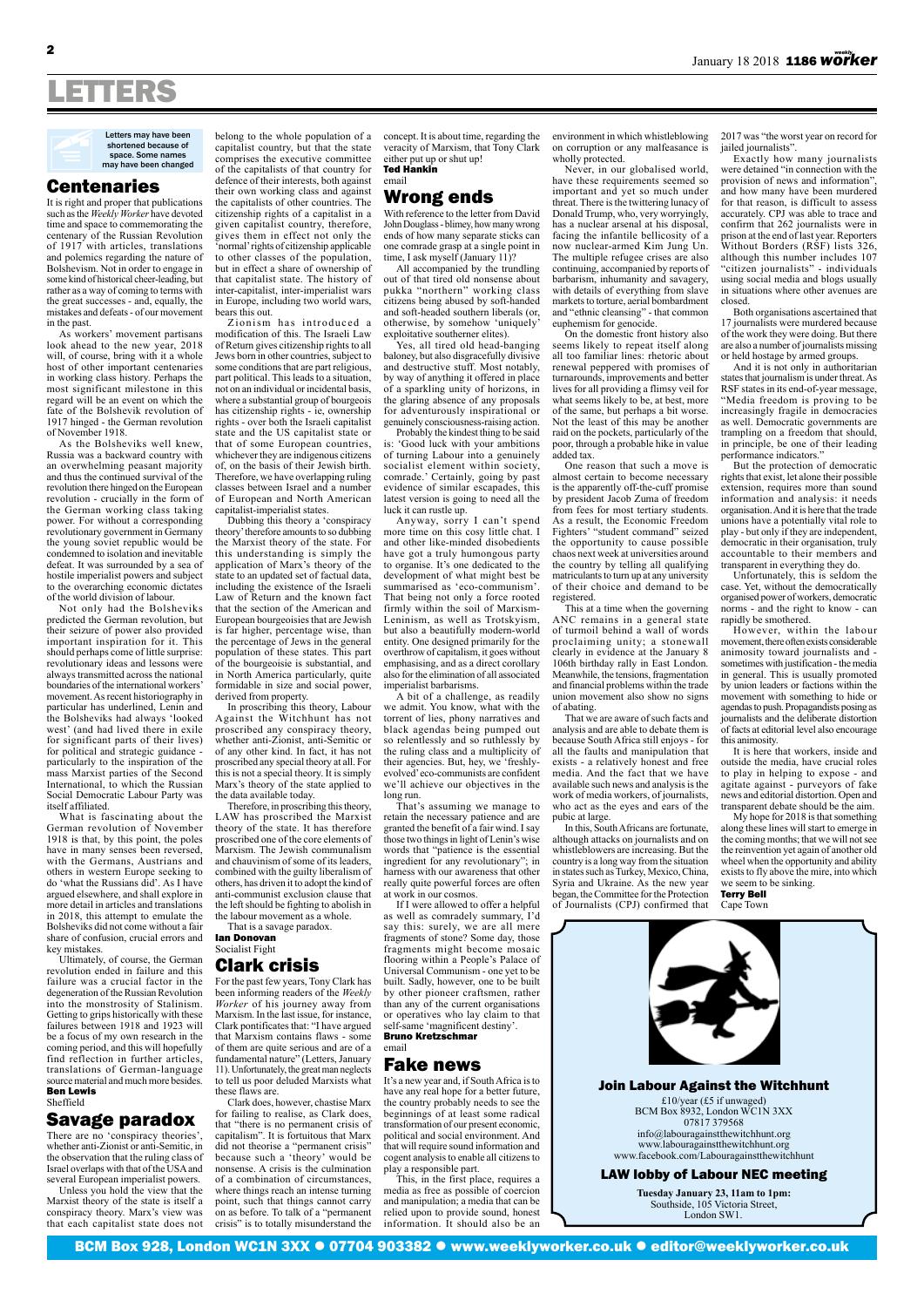#### London Communist Forum

**Sunday January 21, 5pm:** Weekly political report from CPGB Provisional Central Committee, followed by open discussion and reading group: study of August Nimtz's *Lenin's electoral strategy from Marx and Engels through the revolution of 1905*. This meeting: chapter 3, 'The "dress rehearsal" and the first duma' (continued).

Calthorpe Arms, 252 Grays Inn Road, London WC1.

Organised by CPGB: www.cpgb.org.uk;

and Labour Party Marxists: www.labourpartymarxists.org.uk.

#### Turkey under the state of emergency

**Saturday January 20, 10am to 4pm:** Conference, NUT, Hamilton House, Mabledon Place, London WC1.

Organised by Solidarity with the People of Turkey: www.facebook.com/ groups/868318019911351.

#### Tear down the racist wall

**Saturday January 20, 2pm:** Picket, US embassy, Grosvenor Square, London W1. No to Trump's racist 'shithole' comments.

Organised by Stand Up to Racism: www.standuptoracism.org.uk.

#### Labour Against the Witchhunt

**Tuesday January 23, from 11am:** Picket of Labour's NEC meeting, Southside, 105 Victoria Street, London SW1.

**Monday January 29, 6.30pm:** Public meeting with Ken Loach, Moshé Machover, Tony Greenstein *et al*, Conway Hall, 25 Red Lion Square, London WC1.

**Tuesday January 30, 7pm:** Public meeting with Jackie Walker, Marc Wadsworth *et al*, Council House, Victoria Square, Birmingham B1. Organised by LAW: www.labouragainstthewitchhunt.org.

#### Living under threat of nuclear war

**Wednesday January 24, 7.30pm:** Public meeting about North Korean tensions, Friends Meeting House, 12 Jesus Lane, Cambridge CB5. With Dr Tim Coles, who will talk on his book: *Fire and fury: How the US isolates North Korea, encircles China and risks nuclear war in Asia.*

Organised by Stop the War Coalition: www.stopwar.org.uk.

#### Air pollution - a union issue

**Friday January 26, 1pm to 4pm:** Meeting for trade unionists, PCS offices, 3rd floor, Merrion Centre, Leeds LS2. Registration required. For further information contact Janet Newsham: 0161 636 7558; janet@gmhazards.org.uk. Organised by TUC:www.tuc.org.uk/events/ air-pollution-%E2%80%93-trade-union-issue.

#### Discrimination and the law

**Friday January 26, 8.45am to 4pm:** Conference, Congress House, Great Russell Street, London WC1. For trade unions, law centres, etc. Organised by TUC:

www.tuc.org.uk/events/tuceor-discrimination-law-conference-2018.

#### Palestine solidarity

**Saturday January 27, 9.30am to 5pm:** Palestine Solidarity Campaign AGM, London Irish Centre, 50-52 Camden Square, London NW1. Please register by January 20.

**A** 'British winter' can mean many<br>things - we each have our own<br>experiences and memories,<br>adding to the complex and unique things - we each have our own experiences and memories, adding to the complex and unique picture, but there will inevitably be many elements that we all share (usually featuring the weather).

But in recent times there has occurred a new, and much more malignant and worrying, shared winter experience. One which also dominates the news, but to a much greater extent than the weather: the annual crisis that affects the national health service. Each year the crisis seems to deepen, and its effects this year have been even more devastating than the last. And last year, we will remember, the situation was so dire that the Red Cross described it as a "humanitarian crisis".<sup>1</sup>

Organised by Palestine Solidarity Campaign:

www.palestinecampaign.org/events/psc-annual-general-meeting-2018.

#### Radical Burn's night

**Saturday January 27, 1pm:** Celebration, Wakefield Labour Club (Red Shed), Vicarage Street, Wakefield WF1. Speakers, live music, haggis, neeps and tatties, real ale. Free admission.

Organised by Wakefield Socialist History Group: www.facebook.com/groups/542669395814652.

Trade unions, class and power

**Tuesday January 30, 7pm:** Political lecture and discussion, Marx Memorial Library, 37A Clerkenwell Green, London EC1. Part of a series of four classes delivered by Mary Davis. £20 waged; £12 unwaged.

Organised by Marx Memorial Library: www.marx-memorial-library.org. NHS in crisis

**Saturday February 3, 12 noon:** Demonstration. Assemble Gower Street, London WC1.

Organised by People's Assembly and Health Campaigns Together: www.thepeoplesassembly.org.uk.

#### Grassroots Black Left

**Wednesday February 7, 6.30pm:** Launch meeting, Portcullis House, 1 Parliament Street, London SW1.

Organised by Grassroots Black Left: www.facebook.com/GrassrootsBlackLeft.

#### Starting a co-op

**Thursday, February 8, 1pm to 5pm:** Information and education event, Cooperatives UK, Holyoake House, Hanover Street, Manchester M1. Free entry.

Organised by Cooperatives UK: www.uk.coop/uniting-co-ops/events-calendar/ is-a-co-op-right-for-you-manchester-08-02-18.

#### Stand Up To Racism

**Saturday February 10, 11am to 4.30pm:** Trade union conference, Hamilton House, Mabledon Place, London WC1. £10 (£5 unwaged). Organised by Stand Up to Racism: www.standuptoracism.org.uk.

#### Britain's housing crisis

**Wednesday February 14, 7pm:** Marx Memorial Library, 37A Clerkenwell Green, London EC1. First in a three-part course. Waged: £15; unwaged: £9. Organised by Marx Memorial Library: www.marx-memorial-library.org.

#### For an anti-war government

**Thursday February 15, 7pm:** Anti-war rally against Trump visit, Conway Hall, 25 Red Lion Square, London WC1.

Organised by Stop the War Coalition: www.stopwar.org.uk.

#### CPGB wills

Remember the CPGB and keep the struggle going. Put our party's name and address, together with the amount you wish to leave, in your will. If you need further help, do not hesitate to contact us.

## NHS

## With great skill

**James Linney** urges resistance to the 'organisation of misery'

So how bad is the current situation? And why is it that the winter, something humans have been able to predict since the birth of our very culture, seems to take the health secretary by surprise every year?

A quick glance at the news each morning gives an impression of how dire the situation in GP surgeries and hospitals is right now. But you only get a real sense of how bad things are if you are unfortunate enough to work in these conditions, where your desire for providing an efficient and high standard of care is virtually impossible to deliver; or if you are even more unfortunate and are seriously unwell, when you will be forced to wait many hours before you get your 'urgent' treatment. For example, in the last week of December, NHS England reported that more than 16,900 people were left waiting in ambulances for more than 30 minutes before being able to even get into accident and emergency departments.2 Considering that people who arrive by ambulance are obviously much more likely to require immediate, potentially living-saving treatment, this is a horrific statistic.

When people eventually arrive in A&E, the situation is no better. Patients are regularly having to wait very long periods - in some situations more than 12 hours - just to be assessed. Social media is full of pictures and videos of departments bursting at the seams, people squeezed into overcrowded wards or in trolleys lining the corridors. There are record numbers of people attending A&E. In  $2017$ , nearly  $2\overline{4}$  million people were seen, an increase of three million compared to 2016 (another recordbreaking year3 ). Of these 89% were reported to have been seen within the four-hour (!) target.

Workers are repeatedly subject to conditions that make them ill. The vast majority of mental-health problems, alcohol dependence, cardiovascular disease, cancer, diabetes, etc result directly from inequality. A&E attendance numbers are like a barometer, measuring how unhealthy capitalism is for the working class. And, to borrow a phrase from the communist poet, Pablo Neruda, to overcome these conditions we need to rise up against this "organisation of misery" $\bullet$ 

## $ACFT10$

But the number is almost certainly lower than this, as a certain amount of 'creativity' has always been used on the wards to get better scores on targets, ever since they were introduced by Tony Blair in 2004. This is largely due to managerial pressure and threats toward staff, who are told to meet the targets or be disciplined. Meaning that patients are often moved to less well staffed holding wards, discharged home prematurely or admitted into hospital unnecessarily. A&E is just one department and the overcrowding and bed shortages are affecting all wards. More people than ever are attending with acute illnesses, yet there are fewer hospital beds available. The total number of beds has halved in the past 30 years despite the record number of attendances - the figure has gone down from around 299,000 to 142,000.4 And the situation is made far worse by the social care crisis that is taking place in parallel. People who are medically stable but unable to

look after themselves have nowhere to go. Both home care and residential care homes (which have always been hugely underfunded) have been in decline for decades, largely due to their privatisation.

So the bed shortages are a very real and a dangerous reality. In at least one hospital people were forced to sleep on the floor because bed shortages were so acute. Infamously, Tory health minister Philip Donne has since 'solved' this problem by helpfully pointing out in parliament: "There are seats available in most hospitals where beds are not available." Tory NHS crisis management in all its glory.

Yet, hospital capacity is just a small part of the story - one which is more depressing than a Thomas Hardy novel. Every part of the NHS has suffered nearly a decade of Tory cuts: NHS salaries have been falling, nurses' bursaries have been terminated, there are alarming staff shortages, junior doctors have been forced to accept a contract which they warned would be unsafe for patients and all the time inadequate numbers of overworked and overstressed staff are trying to do their best.

The sum of all this is that there is not just an NHS winter crisis: the NHS is in perpetual crisis, which just gets worse in the winter. Meanwhile the privatisation of the NHS continues, the next step being Accountable Care Organisations. These will open the door for private companies to take over responsibility for health and social-care provision for decade-long contracts.<sup>5</sup> We are currently being given a demonstration of how this would end up with the collapse of Carillion. But when private healthcare companies go bankrupt then the situation will be unimaginably worse.

#### Better prepared

The Tory government, of course, wants us to believe that the problems in the NHS are a result of a run of bad luck. Its mantra has been: a spell of cold weather, followed by a bad outbreak of flu, has left hospitals overstretched but coping. OK, NHS England had to cancel 55,000 elective operations, but this was all part of the plan. This may very well be true, but what plan? The one the public are sold (albeit with less and less conviction), where the NHS is, according to Theresa May, "better prepared for winter than ever before", or the plan that got discussed between May and Hunt in 10 Downing Street on the morning of May's pathetic attempt at a distracting reshuffle? Hunt not only retained his job, but was given more control over social care. Whether this was the result of the prime minister's weakness, or because he was simply being rewarded for mismanaging the NHS with great skill, is inconsequential. Either way, as the NHS approaches its 70th birthday, its future is looking more than bleak. Yet the voices of resistance are growing louder. Some groups within the NHS have started to make strong statements in favour of more funding. For example, a group of 66 A&E consultants sent an open letter to May detailing their "very serious concerns for the safety of our patients", because "the NHS is severely and chronically underfunded".6 Similarly, NHS Providers - the body representing front-line trusts - has written to Jeremy Hunt, stating that the levels of underfunding mean:

We have now reached a key watershed moment. Put simply, the NHS can no longer deliver the standards enshrined in its constitution; standards

that were drawn up to reflect safe, decent levels of patient care.

Additionally, there is a group of doctors and NHS activists, led by Allyson Pollard, attempting to force a judicial review to prevent the introduction of Accountable Care Organisations. But it is going to take much more than this to save the NHS.

The NHS is a special industry within Britain. Despite the creeping privatisation over the past two decades it remains in the public's perception a unique service, that does its best to provide care to people independently of bank balance or class. The underfunding of the NHS is also very real and apparent to the working class - ie, those who rely on its services. It is workers who have to queue in A&E and witness the staff desperately trying to keep things going. They are the ones who make up its workforce (the NHS is the fifth largest employer in the world). This immediately exposes the government's lie - that it cares about the NHS.

You still have a group of misguided lumpen who blame immigration or 'benefit scroungers' for the problems, but more than ever the vast majority of people are conscious that underfunding and privatisation are threatening its existence and causing harm on a daily basis. But the situation remains the same as when the NHS was created: it can only become a thriving, effective and democratic institution if the working class wills it. Obviously, will alone is not enough: there also needs to be a political organisation able to express this will.

Jeremy Corbyn's Labour Party is clearly the only option for the NHS's survival in the short term. Its pledge to increase NHS spending would be the defining issue if there was a general election this year. We will get a taste of the growing discontent on February 3 when the People's Assembly hosts what is likely to be a very well attended demonstration in defence of the NHS.

However, now more than ever it is important that the left does not settle for just calling for more beds and more funding. Labour's proposed increased funding has so far been pretty underwhelming even the Institute for Fiscal Studies recognises this.<sup>7</sup> We need to oppose Tory-led privatisation and demand more funding, of course. But this must run in parallel to our highlighting why people are attending A&E in such large numbers in the first place.

#### Notes

1. www.independent.co.uk/news/uk/homenews/nhs-british-red-cross-chief-executivemike-adamson-defends-humanitarian-crisisremarks-a7516751.html. 2. www.england.nhs.uk/statistics/statistical-workareas/winter-daily-sitreps/winter-daily-sitrep-2017-18-data. 3. https://fullfact.org/health/accident-and-

emergency-attendances-and-performance. 4. www.kingsfund.org.uk/publications/nhshospital-bed-number 5. See 'Planning the final assault' *Weekly Worker*

December 7 2017.

6. www.theguardian.com/society/2018/jan/11/ nhs-patients-dying-in-hospital-corridors-doctorstell-theresa-may.

7. www.ifs.org.uk/publications/9262.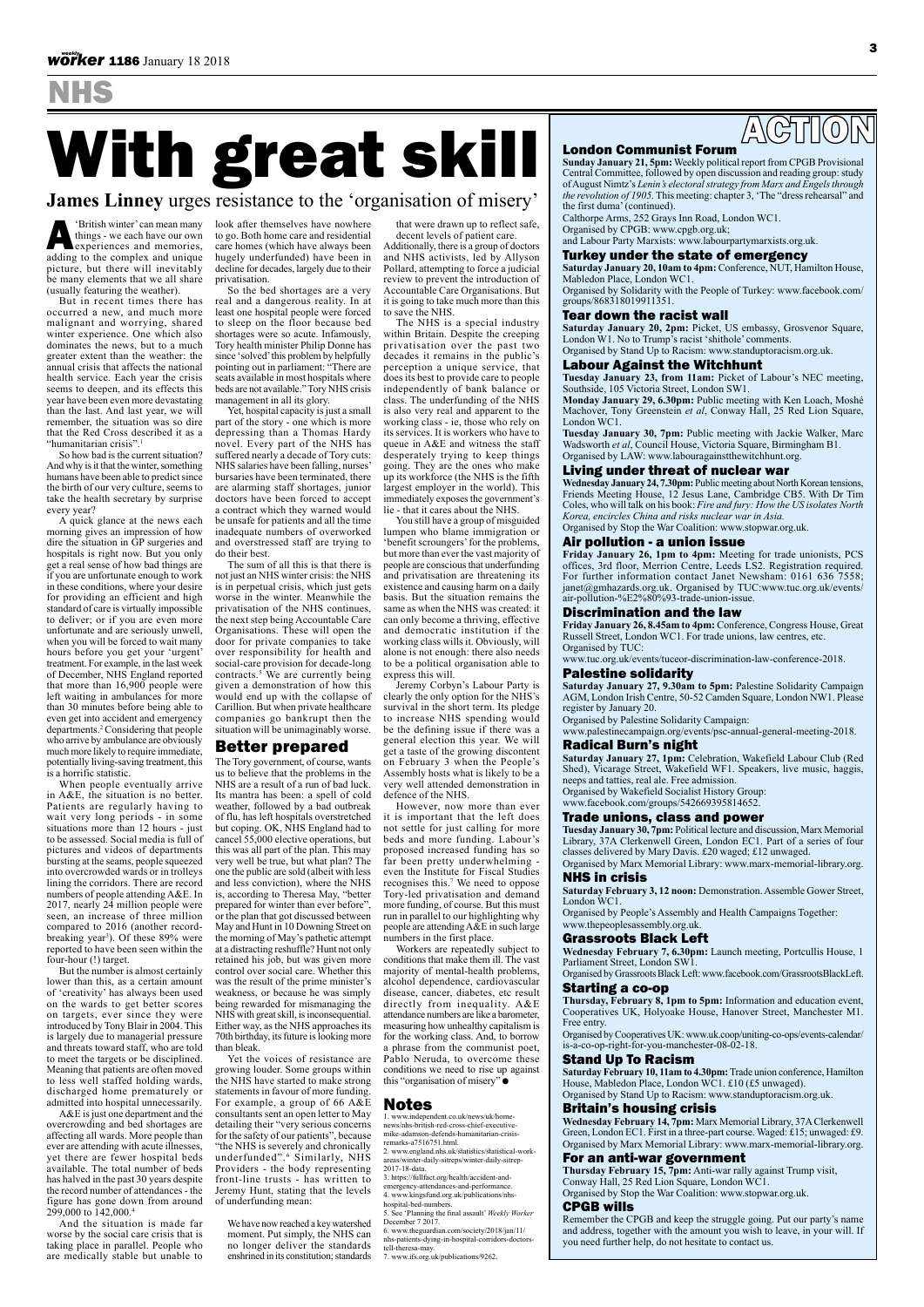### LABOUR

The election of Christine Shawcroft as chair of Labour's disputes panel gives some hope that Jeremy Corbyn and his allies might finally put an end to the witch-hunt, says **Carla Roberts** of Labour Party **Marxists** 

## Democratise the party

he Momentum-supported candi-<br>dates in the elections for the<br>three newly-created positions on<br>Labour's national executive committee he Momentum-supported candidates in the elections for the three newly-created positions on were always going to be shoe-in. This is good for the left as a whole - which is why we recommended a critical vote for the Momentum team of Jon Lansman, Yasmine Dar and Rachel Garnham.1

As expected, it was a clean sweep for the trio, with Dar collecting 68,388 votes, Lansman 65,163 and Garnham 62,982. The closest to them came comedian Eddie Izzard, with 39,908 votes - boosted no doubt by his celebrity status and apolitical 'naive nice guy' unity-mongering (in reality, of course, he is firmly on the Labour right).

This Momentum victory underscores (again) the new reality of today's Labour Party: the new mass membership is miles to the left of the Parliamentary Labour Party and the 'old guard': in any clean electoral contest, we will wipe the floor with the right. Which is why they fight so dirty, of course. And which is why, despite rightwingers like Tom Watson letting it be known that Jeremy Corbyn's opponents "are no longer prepared to challenge his authority and believe he has won the right to make the changes he desires",<sup>2</sup> we do not believe a word of it.

The civil war in the Labour Party continues to rage. The ongoing witchhunt against the left in the party proves that as much as the media panic in the aftermath of Christine Shawcroft's election as new chair of the important disputes panel (a democratic process that was, in the words of the *Daily Mail*, "a coup by the hard left"3 ). Then there are the newly-raised "concerns" that Jeremy Corbyn is "too old" to become the next prime minister<sup>4</sup> and, of course, the rather empty threats by "moderate MPs" to "quit and sit as independents in the Commons if they are deselected, as the left tightens its grip on the party", as *The Times* warns in the aftermath of the NEC election.<sup>5</sup>

And, unfortunately, he does still listen. Both Jon Lansman and Jeremy Corbyn have firmly come out against mandatory reselection of parliamentary candidates. It is also not part of the "remit" of the so-called Corbyn review,<sup>6</sup>

despite some newspapers claiming the opposite.7 Yes, Lansman might write a supportive tweet on the rare occasion of a rightwing MP having been deselected in favour of a Corbyn supporter. But since Corbyn's election as leader, he and his allies have abandoned the fight to enshrine this principled and decades-old demand of the Labour left within Labour's rulebook. And that despite the fact that it used to be the key demand of the Campaign for Labour Party Democracy, in which Lansman played a leading role for many years. Now that he is finally in a position to make an actual difference, Lansman merely supports moves to raise the threshold an MP needs to be automatically reselected by the local membership and affiliates from the current 50% to  $66\%$ .<sup>8</sup>

The fact that there is a review of party rules is good, of course. But just take a look at the harmless 32 questions: anybody interested in *transforming* the party will tear their hair out in despair. (Nevertheless, Labour Against the Witchhunt has managed to squeeze its demand for an end to the automatic and instant suspensions and expulsions into one of the more open-ended questions<sup>9</sup>).

Our comrades on the party leadership would also do well to overhaul their *modus operandi* when it comes to choosing candidates for important committees like the NEC. It is no surprise that only around 100,000 members voted in this election. When Jeremy Corbyn defended his leadership against Owen Smith, more than  $500,000$  cast their vote.<sup>10</sup>

The latter is not much of a threat, of course, as there is little chance that they would rewin their old seats as independents. It is more of a warning shot by the PLP majority to urge Corbyn not to go 'too far'.

It seems Corbyn and his advisors still seem to believe that by accommodating to the right on this issue (as on many others) they will finally get their 'party

unity' with the PLP and the right. It will not happen, comrades. Instead of openly fighting for the kind of blindingly obvious changes that are needed to enshrine the 'Corbyn effect' into the rulebook, they are barely tinkering at the edges.

#### Poor choice

There clearly is a serious lack of enthusiasm for the three Momentum candidates. While virtually nobody knows anything about Rachel Garnham, Yasmine Dar is now primarily known for being one of the main speakers at an event in February 2017 in Manchester which "celebrated" the 1979 Islamic Revolution in Iran, her hair modestly covered by a hijab.<sup>11</sup> Most notorious is, of course, Momentum honcho Jon Lansman. Almost exactly a year ago, during the now infamous 'Lansman coup',12 he simply shut down all Momentum's democratic structures and imposed his own constitution on the organisation without any debate.

The latest example of Lansman's undemocratic approach is the highhanded way in which the man has just announced the dissolution of Momentum Youth and Students.<sup>13</sup> Naturally, there was no transparency with this last bureaucratic move. The letter from Lansman announcing the organisation's abrupt demise simply states that "Momentum's constitution does not specifically provide for the continuation of the entity previously known as 'Momentum Youth and Students (MYS)'". He notes "with regret" that some of these young scamps have "at times … brought Momentum into disrepute" with some silly baiting of opponents and intemperate language. So how did these three very poor candidates end up on the Labour Party NEC? As we have reported,<sup>14</sup> there have been serious democratic problems in how they were chosen: On October 4, all Momentum members were invited to submit their application for the three seats. And by October 9, the lucky ones had already been selected: members were informed that a total of 48 applications had been received, which were examined by "a panel of [national coordinating group] officers", who then "interviewed seven candidates", before settling on four that were sent "for recommendation to the Centre Left Grassroots Alliance (CLGA)". All within four days. The *Huffington Post* reported at the time that "it is understood that Lansman was the popular choice among many."15 Popular among whom, exactly? Maybe the people working in Momentum's office, being

3. The immediate implementation of the Chakrabarti report recommendations on Labour's disciplinary procedures in respect of natural justice and due process  $\bullet$ 

4. www.independent.co.uk/news/uk/politics/ corbyn-too-old-age-labour-election-fears-shadowministers-latest-a8162761.html.

on Jon Lansman's payroll and all that … Momentum members at least were not asked. A meme was quickly doing the rounds, showing as first "criterion" on the application form the question, "Are you called Jon?"

Add to that the mysterious nature of the CLGA itself - essentially a lash-up of Momentum and the CLPD with right-leaning candidates - and what we saw was a dodgy backroom deal, done totally over the heads of Momentum members. As if that process had not been mocked enough, 'Team Momentum' is employing exactly the same method for the next NEC elections.<sup>16</sup> In the summer, the whole NEC is up for re-election and Labour Party members will have a chance to elect all nine NEC members in the constituency section.

The decision has already been taken that "the final CLGA slate will include at least five women and two BAME candidates, and will improve representation in geographical regions currently underrepresented on the NEC". Who makes these decisions? At what meetings? Well, we know.

#### Witch-hunt

Readers will know that Ann Black has been removed as chair of the disputes panel by the NEC, its pro-Corbyn majority increased following the election. And deservedly so: she was instrumental in keeping the witch-hunt against the left alive, voting to refer various cases of members suspended for trumped-up anti-Semitism charges to the national constitutional committee (which deals with cases that the disputes panel feels deserve closer investigation). She voted in favour of the suspension of Wallasey CLP and Brighton District Labour Party. Black was also in favour of the early 'freeze date' in the 2016 leadership elections: instead of the six months of membership required by the rule book, the January 12 freeze date actually meant that members had to be in the party for almost eight months before they were given a vote in the 2016 contest, which took place between August 22 and September 21. Thousands of members who had joined in that period - most no doubt in order

to support Corbyn against the ongoing

attacks by the right and the entire establishment - were disenfranchised.

But we should also remember that Ann Black was firmly and uncritically supported by the CLGA at the last NEC elections. Surely, she has not suddenly become a rightwinger with Jeremy Corbyn's election? Her blog is still being advertised on the CLGA's rudimentary website - in fact, she is the only NEC member mentioned.17 Though that perhaps says more about the nature of the CLGA itself than Ann Black.

So does her removal signal the end of the witch-hunt? Well, we are not holding our breath. Of course, we welcome the election of Christine Shawcroft - she is undoubtedly to the left of Black. But that is not saying much. Yes, she acted as "silent witness" in Tony Greenstein's investigation hearing more than 20 months ago and there is hope that as someone who has been on the receiving end of disputes panel decision-making herself (she was temporarily suspended from the party in 2015 for supporting the former Tower Hamlets mayor, Lutfur Rahman) she will make sure that cases are at least dealt with swiftly.

But she is also known for having voted in favour of referring Jackie Walker's suspension on trumped-up charges of anti-Semitism to the NCC. Having been a long-standing member of the Labour Representation Committee, she split in 2012 because of the organisation's "ultra-leftism" and helped to found a second magazine with the name *Labour Briefing*. 18 The one which is now officially published by the LRC was becoming too leftwing for her and her five co-thinkers. Shawcroft has also been on the wrong side during the 'Lansman coup' and - in a rather pathetic effort to prove that Lansman does not run Momentum - agreed to become the 'director' of the Momentum company on the very day of that coup: January 10 2017. Even worse though is Jon Lansman's record when it comes to the witch-hunt. He matters, because he is now perhaps Corbyn's most important ally on the NEC. In his efforts to appease the right in the party, Lansman got rid of Jackie Walker as vice chair of Momentum after she was suspended from Labour

on false allegations of anti-Semitism. He has repeatedly spoken about the Labour Party's anti-Semitism "problem" and says he is a friend of the Jewish Labour Movement. He saw to it that Momentum's constitution - written by his lawyer son, we understand stipulated that all those who have been expelled from the Labour Party (for example for their alleged "support" for groups like the Alliance for Workers' Liberty, Socialist Appeal or Labour Party Marxists) are now also barred from joining Momentum.

Rhea Wolfson is another CLGAsupported member on the NEC who does not deserve the support of the left. She is a member of the pro-Zionist Jewish Labour Movement and also voted to refer Jackie Walker's suspension to the NCC. At that meeting, she apparently gave a passionate account of the anti-Semitism she has experienced (not by comrade Walker, it should be added). But it was probably enough to swing some other votes, perhaps even that of comrade Shawcroft.

All this underlines that we must continue to offer *critical* support to the leftwing NEC majority from a position of political independence. We still have a long way to go to transform the party. All the more important that organisations like Labour Against the Witchhunt continue to put pressure not just on the right and the bureaucracy of the Labour Party - but also on Jeremy Corbyn and his allies on the NEC.

Yes, we welcome the election of Christine Shawcroft as chair of the disputes panel and the replacement of Ann Black. But more is needed: now that there is a clear left majority on the NEC, the witch-hunt against the left needs to come to a swift end. All NEC members should be urged to support the following demands to begin the process of democratising the Labour Party:

1. A moratorium on any new NCC witch-hunt cases.

2. The withdrawal of all outstanding NCC witch-hunt cases.

#### Notes

1. http://labourpartymarxists.org.uk/nec-electionsgrit-your-teeth-and-vote-for-jon-lansman.

2. *The Guardian* January 15. 3. *Daily Mail* January 17.

5. *The Times* January 15. 6. https://labour.org.uk/democracy-terms-ofreference.

7. www.thetimes.co.uk/article/momentum-chiefjon-lansman-elected-to-labour-s-executive-ashard-left-tightens-grip-cbpd2wc5r. 8. *Ibid*. 9. www.labouragainstthewitchhunt.org/modelmotions/law-submission-to-the-labour-partydemocracy-review. 10. https://en.wikipedia.org/wiki/Labour\_ Party\_leadership\_of\_Jeremy\_Corbyn#Second\_ leadership\_win. 11. https://order-order.com/people/yasmine-dar. 12. http://labourpartymarxists.org.uk/jonlansmans-coup-in-momentum. 13. www.standard.co.uk/news/politics/ momentum-youth-wing-shut-over-facebookattacks-on-moderate-mps-a3736476.html. 14. http://labourpartymarxists.org.uk/labourstitch-up-are-you-called-jon. 15. www.huffingtonpost.co.uk/entry/ momentum-founder-jon-lansman-set-forseat-on-labours-ruling-nec-insiders-claim\_ uk\_59dbdb6be4b00377980b1422. 16. www.peoplesmomentum.com/ nec\_2018?utm\_campaign=necnpf2018&utm medium=email&utm\_source=momentum. 17. www.clga.org.uk. 18. http://labourpartymarxists.org.uk/anirresponsible-split.



Christine Shawcroft: on the right of the left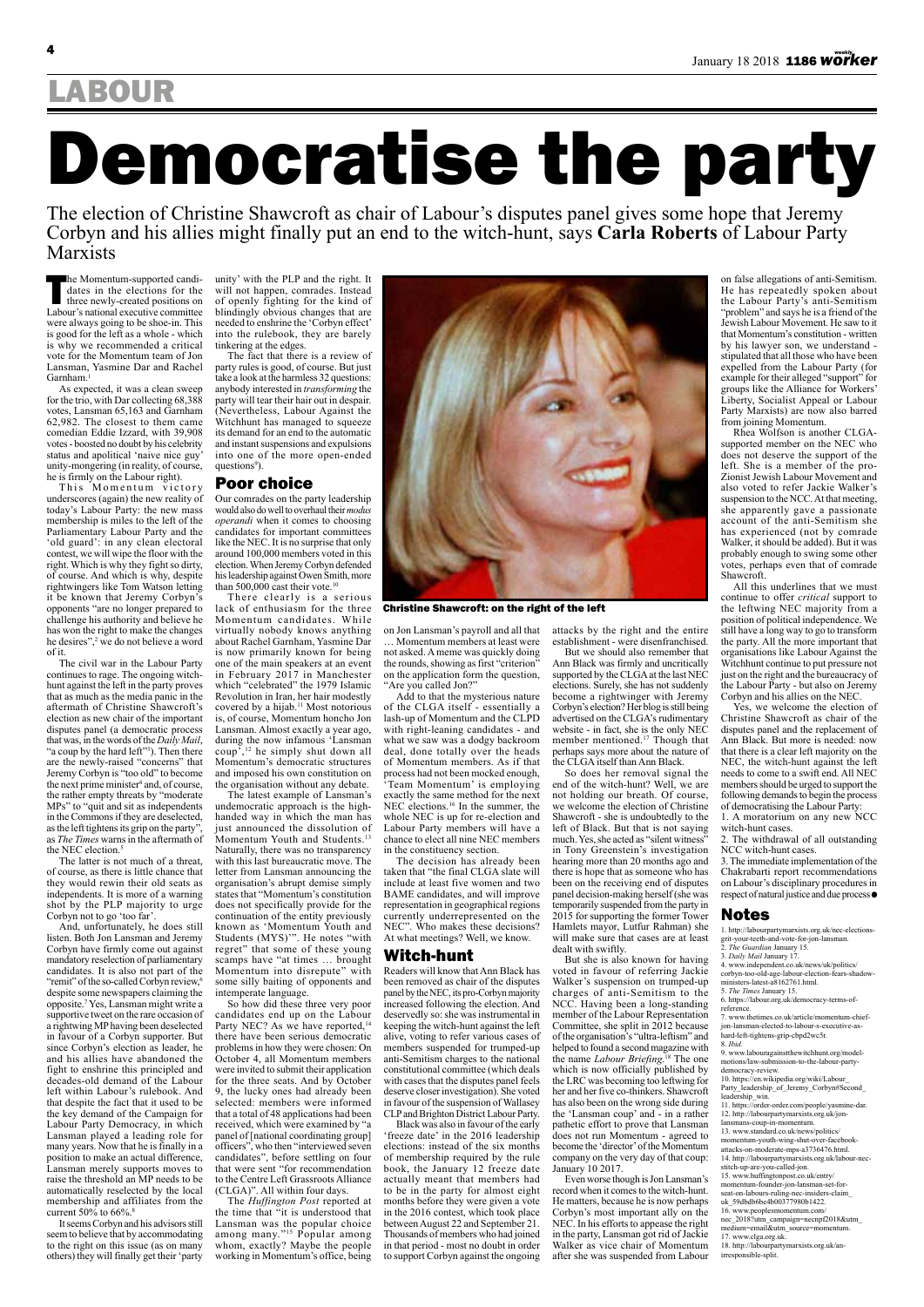### POLITICS

# Is Trumpism the future?

Yes, the US president is widely derided, writes **Mike Macnair**, but does he represent an alternative to the neoliberal 'equalities' agenda?

**Donald Trump on January 11** basis of glorying in his being overtly cancelled his intended visit to racist and sexist.<br>
London to open the new US<br>
embassy. His ostensible explanation is cancelled his intended visit to London to open the new US embassy. His ostensible explanation is that the Obama administration, which sold Grosvenor Square and bought and built the new Vauxhall site, was guilty of a bad real estate deal, selling at an undervalue and buying and building at an overvalue.1

Given that Trump is a property speculator by trade, and prone both to pique and to blaming the Obama administration wherever possible, this story is not wholly impossible. It is certainly no less plausible than the claim made by the Stop the War Coalition and the Socialist Workers Party that he has been forced to pull out by the threat of protests<sup>2</sup>: there is no evidence of the STWC being able to mobilise mass forces in anti-Trump protests, and only 1,547 signed the latest petition against him visiting.<sup>3</sup>

More plausible than either claim is that this is a calculated diplomatic snub to the British government. Probably, it was in retaliation for Boris Johnson on January 11 publicly expressing British alignment with European opposition to the Trump administration's proposals to repudiate the Iran nuclear deal.4 It is enough to induce May to take special steps to seek to "mend fences" with the US administration.<sup>5</sup>

It is probably more significant than this diplomatic spat that the British establishment is deeply ambivalent - or embarrassed - about the 'Trump issue'. As well as the Iran nuclear deal, the British media has 'gone after' Trump over reported comments about Haiti and African countries as "shitholes". And while '#MeToo' has had only limited direct impact on Trump as an individual,<sup>6</sup> the whole media campaign keeps alive in the background the story which ran during the presidential election about Trump as a serial groper.

In 1956 the chickens came home to roost when Britain attempted to act independently of the US, but in alliance with France and Israel, in the Suez crisis. The US simply turned the financial taps off and forced Britain to scuttle.9 Thereafter, the Kennedy administration in the US demanded that Britain should join the European Economic Community, which it had previously hoped to avoid. The Macmillan government was quick to 'sit up and beg' by applying for EEC membership, though it took the 1968 events to break French Gaullist opposition to British entry.<sup>10</sup>

What lies behind this is that the UK establishment has not ceased, as things now are, to promote official 'anti-racism', 'anti-sexism' and 'antidiscrimination' more generally. Indeed, efforts to reverse 'Iraq syndrome' have taken the form of promoting Israel and falsely witch-hunting opponents of Israeli policy as anti-Semites: ie, racists. This last, of course, had been going on in the USA for at least 15 years. The same goes for 'weaponising' questions of feminism as a 'humanitarian' excuse to drop bombs on people.

The long-term result is that gradually the idea that Britain is 'America's poodle' has become a commonplace (more than half a million hits on  $\tilde{\text{Google}}$ ).<sup>11</sup>

These sharp ends are backed up by the shaft of the spear in the form of the Equality Act  $2010$  and the elaborate bureaucratic apparat which grew up already before it, but is now endorsed under it. Less overtly state-based is all the rest of the stuff, originated by Eurocommunist academics, central to Blairism (as in the US it was central to Clintonism), addressing any form of discrimination other than class, and other than US and British imperialist operations. To address either of these would - we are told - be old-fashioned in one way or another. Under the Clinton and Obama administrations, this policy fitted perfectly well with US policy. Indeed, it continued to fit, albeit rather less comfortably, under the intervening GW Bush administration, which continued to use 'anti-discrimination' themes and tropes. With Trump in the White House it becomes seriously problematic: the man is overtly racist and sexist - and won the presidential election on the

It is not just a matter of US political manipulation, though the political manipulation is real. In the late 18th to early 20th centuries, whisky, tweed, Shakespeare and other British products were fashionable among elites in a very wide geographical range, and 'Anglophilia' commonplace. With the US succeeding British world leadership, attachment to US political and cultural forms - Americanophilia or 'Americanisation' - has replaced it and remains current.<sup>12</sup>

racist and sexist.

#### Americanisation

And yet what the UK *cannot* do is simply reject its historical so-called 'special relationship' with the US. The UK stands in a particular position in this respect, and it is one of special weakness, not special strength. In spring-summer 1940 the strategic architecture of British world domination fell apart, and the British state core explicitly accepted future subordination to the US for the sake of help with its immediate problem.7 In the latter part of the war and in the Bretton Woods discussions Keynes and others endeavoured to promote a global financial architecture which would restore a degree of British freedom of action, but the US said 'no'.8

> In April 1975 the US scuttled out of Saigon, and the open recognition of defeat in Vietnam became inevitable. It was in the late Vietnam and post-Vietnam period that the US armed forces began to take seriously the issues of anti-discrimination (beginning with race). If they could not get over the 'wrong war' problem, and had to be cautious with 'Vietnam syndrome', they could at least deal with the race issue, which had radically exacerbated their problems. With the state core, the armed forces, moving on the issue, resistance to formal antidiscrimination measures more widely faced considerable difficulties.

The embarrassment and the difficulty may be particularly British, but it is not uniquely British. Official anti-racism and gender equality agendas, and so on, are commonplace across the 'west' and into parts of the 'third world'. For a single example, 'traditionally conservative' Ireland has as prime minister Leo Varadkar, a mixed-race, openly gay *neoliberal* who spent time early in his career in 'leadership training' at the 'Washington Ireland Program' in Washington DC.

Equally, the rest of Europe remains substantially politically subordinate to the US: Angela Merkel took office as an Atlanticist (she supported the Iraq war against the Schröder government, although she has been sharply critical of Trump), and the USA has been able to get 'its man' in the Élysée Palace with the neoliberal banker, Emmanuel Macron. And so on. Europe today stands in relation to the USA

as Germany stood to Britain before Bismarck, or as the USA stood to Britain before the civil war destroyed British control of US politics through the southern

sectional interest: as a half-independent subordinate.

> We should not assume that the neoliberal/'equalities' synthesis will buck that trend. The trend is there because of the failures of neoliberalism as an economic policy and the fact that the left has subordinated offering an alternative policy to *tailending* the neoliberal equalities agenda. As long as the left continues to do this, the dynamic towards right populism will also continue  $\bullet$

The equalities agenda itself is to a considerable extent the product of this background - and of the relatively recent history of the USA. The black civil rights movement of the 1950s and 1960s fed almost seamlessly into the anti-Vietnam war movement of the 1960s-70s. It was a notable feature of the war that black youth were disproportionately conscripted and sent to the 'sharp end'; and that the US army was marked by a mainly white officer corps presiding over a mixed-race rank and file.13 By the 1970s, the extent of general opposition to the war, and the race issue within the US army, were leading to a real crisis - both of the draft and of military discipline in the field.

The anti-discrimination agenda also actually fitted well with the more general project of neoliberal financial globalisation and Francis Fukuyama's 1992 *The end of history*, Thomas Friedman's 1999 *The lexus and the olive tree*, and all the other similar apologetic products. It 'sold' the free market as going along with other forms of 'freedom'.

There was by no means general acceptance of this synthesis. The 1980s saw for a while the promotion of continental European values and structures, and of far-eastern

Confucian ones, as

saying so

openly, but they did contain arguments for the traditional family, for in-practice ethnically homogenous 'communities', and for 'values-driven' regulation of various sexual and other victimless behaviours. They have not wholly gone away, but the neoliberal/ antidiscrimination synthesis mainly 'won out' as a frame of pro-capitalist apologetics through the 1990s-2000s.

#### Possible futures

The broad equalities agenda thus began in the USA, and spread *later* to Britain, continental Europe and elsewhere. Now, however, Donald Trump's repudiation of that agenda is producing criticism, embarrassment and difficulty among 'western' political leaders. The question posed is which of three possibilities this difficulty represents.

The first possibility is that the USA may shortly dispose of both Trump and his vice-president, Christianist extremist Mike Pence, and return to the neoliberal globalising and antidiscrimination agenda. The second is that Trumpism may win in the US, but the Brits and Europeans may break with the US to carry the neoliberal globalising and anti-discrimination agenda forward. The third is that the criticisms and embarrassment may represent the same sort of thing as the 1980s resistance to emergent neoliberalism and anti-discrimination: dragging heels on the road to a more generalised culture of nationalism, racialism and patriarchalism, which the US will promote.

alternatives to freeto nothing.

market liberalism. The 1990s saw the emergence in the US itself of 'communitarianism', m o st famously peddled by Amitai Etzioni. These lines of reasoning had difficulty in might well be less manageable.

My own view - and I stress that this is merely an individual view - is that the third is the most likely possibility: that the US is gradually moving towards overt nationalism, racism, sexism and so on as a framework for capitalist apologetics and will gradually drag the rest of the 'international community' behind it on this path.

The first point is that, for all the excitable media talk and the Mueller inquiry, getting rid of Trump and Trumpism in the short term looks unlikely. In the first place, though Trump is less popular than recent previous presidents, what he has done and the stories about him do not seem to have made his popularity dramatically worse.14 On the other side: first, he and the Republican Congress have delivered a serious tax cut for the rich and the corporations.

Second, for all the noise, his foreign policy is in substance that of the GW Bush administration, the talk of friendship with Russia having come

to be president.

expense of the continental Europeans (as well as everyone else). For Europe to break with the US would need a 'Bismarckian' unification or an equivalent of the US civil war of 1861-  $6\overline{5}$  to overthrow the US's institutional controls on European politics (set up in the aftermath of 1945). That such a turn could be conducted under the banner of neoliberalism would be a delusion. Indeed, Europe's geopolitical interest is to get the US embroiled in a serious war *in the far east*, which could expose the weakening of US military production capability by 'offshoring' and financialisation (as happened to the UK in 1914-18, to the benefit of the US). But this means that if the US turns towards nationalism, and so on, the interest of the Europeans is to defer any immediate conflict with the US over the issue.

As to the third possibility, the point is that the *underlying trend* is towards rightwing, nationalist populism. That was already the character of the Islamists and of the Putin regime in Russia. It has been an increasing theme of Chinese politics. It is the character of Abe's government in Japan. It is that of the Hindutva BJP government in India. It is the character of the Hungarian and Polish regimes in eastern Europe. Rightwing populists have also played a major role in France, with the Front National opening the way to the US-backed Bonaparte, Macron; in Germany with the role of the Alternative für Deutschland; and in the UK with the brief flourishing of Ukip and the more important role of the Tory Brexiteers.

Third, even if Trump is an egomaniac vulgarian, Pence is on the outer fringes of the Christianist right wing, so that replacing Trump with Pence looks like a bad bargain from the point of US capital: while Trump can be managed through his short attention-span, Pence Meanwhile, Trump *has* got a Christianist extremist and highprerogative man (Neil Gorsuch) onto the supreme court. The consequences of this can already be seen in the 'Muslim immigration ban' litigation and will feed through even after Trump ceases As to the second possibility, for Europe to break with the US in order to maintain neoliberal financial globalisation and the associated antidiscrimination agenda would be a completely illusory policy. Neoliberal globalisation was and is a policy *in the interests of the US and UK* and at the 1. www.dailymail.co.uk/news/article-5260453/Donald-Trump-cancels-visit-Britain.html (January 11). 2. Chris Nineham, http://stopwar.org.uk/index. php/news-comment/2861-we-should-be-proudwe-ve-not-just-faced-down-a-bigot-we-vechallenged-the-special-relationship (January 12), also linked from the SWP's website. 3. https://petition.parliament.uk/petitions/200043. 4. 'UK, Germany and France urge US not to tear up Iran nuclear deal' *The Guardian* January 11. 5. 'Theresa May seeks chance to make peace with Donald Trump after embassy snub' *The Times* January 16. 6. 'Donald Trump dismisses calls for inquiry after three women accuse president of past sexual misconduct' *The Daily Telegraph* December 12 2017. 7. N Moss *Nineteen weeks: America, Britain and the fateful summer of 1940* Boston 2003. 8. B Steil *The battle of Bretton Woods* Princeton 2013. 9. A von Tunzelman *Blood and sand: Suez, Hungary and the crisis that shook the world* London 2016; DB Kunz *The economic diplomacy of the Suez crisis* Chapel Hill 1991. 10. W Kaiser, *Using Europe, abusing the Europeans: Britain and European integration, 1945-63* London 1996, chapter 6. 11. A few decades ago, 'America's pit bull terrier' would have been a better description (1968 was the only 20th-century year in which British forces were not engaged in overseas military operations). But British military capabilities have declined markedly since the 1980s, so 'poodle' really does now seem right. 12. Interestingly, Googling 'Anglophilia' produces about 455,000 results, 'Americanophilia' only about 1,500. 'Americanization' gets about 1,670,000. 13. Some outline discussion in GF Goodwin, 'Black and white in Vietnam' *New York Times* July 18 2017. A well-reviewed full study is JE Westheider *Fighting on two fronts: African Americans and the Vietnam war* New York 1999. 14. Graphically shown at https://projects. fivethirtyeight.com/trump-approval-ratings.

#### mike.macnair@weeklyworker.co.uk

#### Notes

Racist, sexist ... a representative of where capitalism may be heading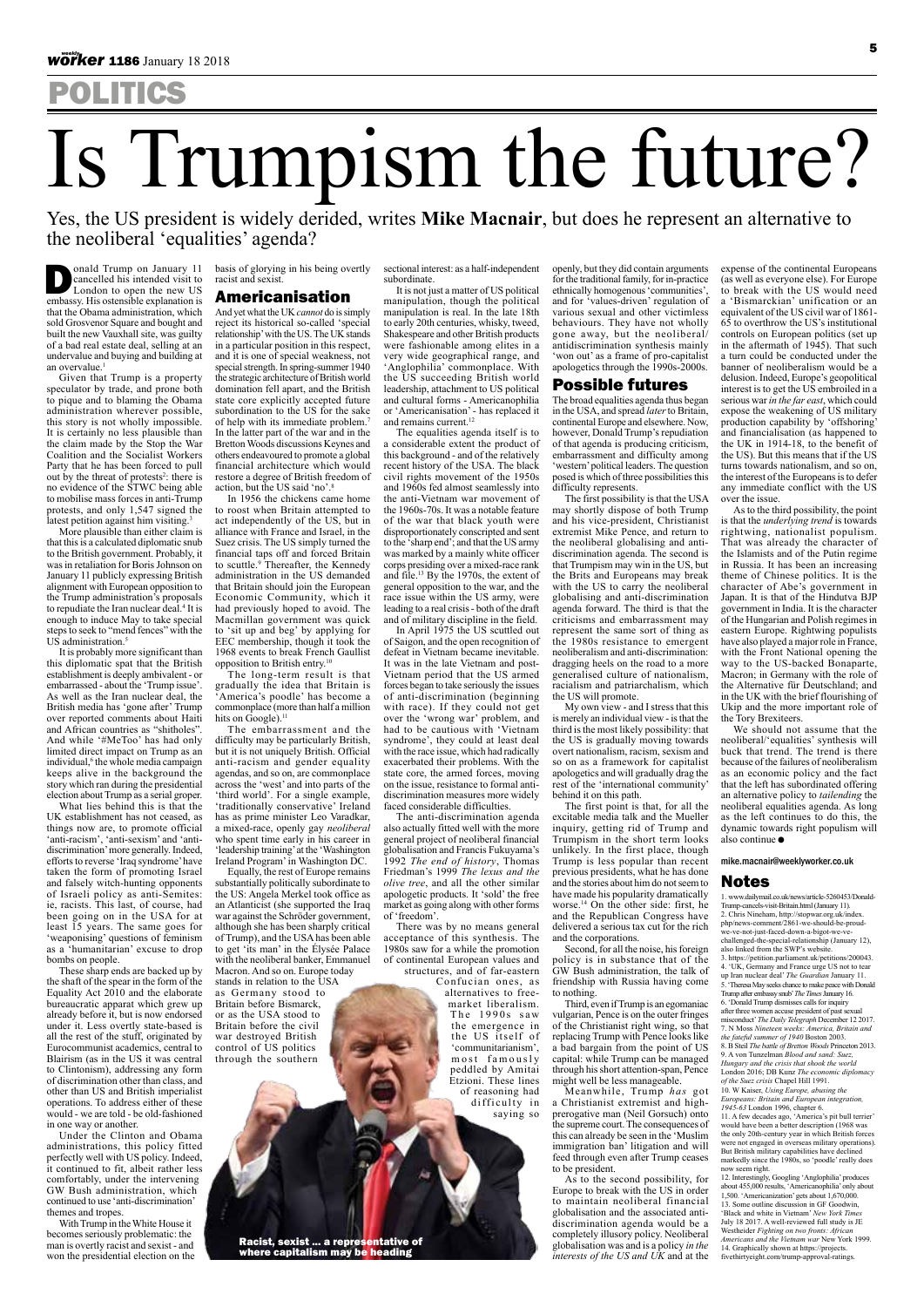### ECONOMY

## Process of decomposition

How can the ruling class extricate itself from the current impasse? **Hillel Ticktin** reviews the state of global capital

the immediate period seems to<br>be one of increasing confusion,<br>disintegration and the growth<br>of youth militancy. The elections in he immediate period seems to be one of increasing confusion, disintegration and the growth Germany have led to the possibility of a new coalition, with Social Democrat leader Martin Schultz talking of full European Union integration, which is closer to the position of president Emmanuel Macron in France. Macron clearly expresses the interests of the bourgeoisie, so there seems a possibility that there will be a Franco-German alliance to integrate the EU on a platform of containing the working class. Meanwhile the depression continues.

In essence the rich have become richer and the poor of this world have become poorer, either subjectively or objectively or both. Outside of South Korea and Japan no 'underdeveloped' capitalist country has made the transition to full developed status. Indeed, the ordinary people of the countries of eastern Europe have taken a step backward, in these terms. Their Stalinisttype industry was largely destroyed, and replacement is taking a long time. True, the changes have been beneficial in providing more opportunities or potential for free speech, study, travel and overall freedom of opportunity. However, the point remains that the ruling class of the imperial powers has not only maintained itself, but increased its wealth.

There is, however, a hierarchy of countries or of ruling classes, with the USA being dominant in terms of business, economic power, as well as military, technological and consequently political might. The American ruling class prefers to pretend that it is only the strongest amongst states, not the imperial master. Donald Trump has produced a ludicrous tale of an America being taken advantage of by other countries, like China, Mexico, Canada and Germany. One is tempted to say that he is too stupid to see that a mercantilist stance - ie, protecting native industry to get a surplus of exports over imports - actually entails a loss of wealth, in return for monetary holdings. The deeper argument is that an international division of labour ignoring the balance of payments if possible - yields higher returns and more developed technology, thus raising everyone's wealth potentially. That used to be the justification given for an imperial power, whether the old colonial powers or the USA, failing to aid the development of the 'third world' countries. The issue becomes more interesting and complex if one

The de-nationalisation has been extreme and in places anything but sensible. Thus, privatisation of prisons has caused considerable trouble and certainly acted against the stated purpose of imprisonment itself. In the UK, privatisation of utilities and public transport is highly unpopular and probably less efficient. As Mariana Mazzucato has shown, the development of technology has generally required an important role for government-financed or controlled entities.<sup>1</sup>

pursues this last line of thought, but the intention here is simply to illustrate the folly of the Trump line, and its reversal of the old imperial viewpoint.

One can argue that the reversal of the free trade viewpoint and the concomitant strongly nationalist and even xenophobic outlook is a direct result of the decline of the United States as the dominant capitalist power, at the same time as the crisis of 2007 onwards has allowed the decline of capitalism to take a more open form.

#### Response of capital

In the first place, the capitalist class took a series of steps in the late 70s to deal with its political and economic problems. The onward and inexorable tendency towards the socialisation of both the means and relations of production was opposed through a series of privatisation

measures in many countries. The purpose at the time was to raise the rate of profit and to limit or destroy the power of the unions. The measures were successful in redistributing income from 'the poor to the rich'. (It is slightly more complicated, in that skilled white-collar workers, as in the professions, have been increasingly proletarianised. The loss of trade-union power has coincided with the proletariat becoming increasingly white-collar.) The ruling class has taken advantage of the superficial appearance of employment and income to declare that it supports the really poor, but that it will not help the better-off, who are not deserving. The cost of paying money to charities, etc for the poor is very much less than redistributing income from the rich to the majority. Thus, the ruling class opposes free university education for all in favour of the odd scholarships for the poor.

The increasing time required for research and development, combined with the often very large costs of construction, etc, requires considerable sums of capital that are only held by large enterprises, finance capital or the state. In the extreme case, only the latter can sustain the development of a commodity or good which will not make money - such as a new medicine, which in its success destroys its future. As is well known, that is the case with new antibiotics, of which there is a shortage.

In the second place, the ruling class went for 'austerity' following the crisis of 2007 onwards, and hence reduced state expenditure as far as it could, particularly on infrastructure and workers' benefits. The combined effect has been to help perpetuate the downturn, but raise the overall level of discontent.

In effect the downturn combined with the ruling class austerity strategy to produce a devastating blow to the earlier 'Thatcher-Reagan' policy. In the UK, the latter relied partly on a series of nonsensical ideas like the so-called Laffer effect, where the redistribution of income to the rich would lead to increased investment, increased employment and higher salaries. The money would 'trickle down'. It also used real, but time-limited, strategies, as in the privatisation of council houses, at low prices, allowing the new owners to make money. Shares were issued to investors in building societies, etc, and thousands bought shares in denationalised industries, which rose in the initial period after flotation.

#### The reckoning

Given that the ruling class was afraid to return to the post-war settlement, which brought with it powerful unions and a strong, if social democratic, opposition, the only alternative to the post-1979 line was to go further to the right, which is what happened under successive prime ministers and presidents. This was obvious in the case of the Conservative Party under David Cameron and George Osborne, which under the banner of austerity implemented high student fees and a draconian benefits policy. (It was masked by the liberal social policy towards gays and other groups who had been cruelly discriminated against.) Trump is doing something parallel, even if in a crass and extremist form, by reducing access to medicine, while trying to protect selected US industries and groups in economic terms.

The Brexit policy is a recognition by a section of the ruling class that it needs to provide a sop to the unemployed and vast numbers of underemployed. The fact that EU withdrawal is a reactionary utopia has not yet hit home to the majority of the Brexiteers. It acts as diversion from the struggle against the ruling class itself. This was all the more the case, in that the British government has tied itself in knots trying to find a solution supported by its cabinet and MPs. The spectacle has acted as a long-lasting diversion from a real critique of the crisis and the policies surrounding it. How do we understand the movement of history? There are several underlying themes and one has recently come to the fore. It is the stress on the subjective in contemporary history. In other words, I have been arguing that the ruling class has become increasingly conscious of its position and historical role in deciding policy. The ruling class does not read Marxism or see itself in such terms, but its members do meet and at times agree on policy. However inchoate that organisation might be, it does result in support for politicians and policies.

However, what is different today is the increasing control over the economy, society and lives of ordinary people by those in political-economic power, whether through the market or the state. This is partly a result of the increasing development of the means of communication and transport, and more generally through the increasing overall integration of the different aspects of the economy and the society itself. It is also a deliberate change, in that human society today is consciously controlled, developed and shaped by a series of political, social and economic institutions

through education and newspapers, TV, radio, etc.

This has been driven home by the devastating effect of two world wars and by the numbers wiped out by Stalinism in China and the USSR. There are two issues here. We have come to a point in the development of human society where we can decide our own future to an ever-increasing degree. A planned society, as in socialism, would enshrine equality and the right of all to take part in decision-making. Humanity would increasingly determine its own future in more and more aspects.

The point of this exercise is to understand that, though we are at an early stage in this process, we are within it. Hence the subjective is playing an increasing role in the development of society. This is important because within Marxism there is often a general bias towards looking at objective developments, and downplaying the subjective, which is critical in understanding this or that phenomenon. The ruling class is conscious of the need to defend itself and consequently adopts policies which can be crucial in changing the course of history, at least for a time, through a process of conscious consultation internal to itself. Its interaction with the working class is multi-layered and both objective and subjective.

#### Brexit

An obvious example is that of Brexit. How can we understand the British ruling class adopting a policy which

was called suicidal by the former president of France? In fact, we can only deduce that it did not want it, but went along with it. How is it that the ruling class let it get this far? It is patently clear that the City of London is crucial to the British capitalist economy and indeed plays an important role in the world economy. Of course, it is subordinate to US capital, but it is closely intertwined with the US banks, which are indeed fundamental to the City of London today. It is an integral part of a European division of labour. It has made clear that it does not want to leave the EU. Why then is the process of separation continuing?

Is the tail wagging the dog? Most of the Tory Party is in favour of Brexit, and its membership belongs to the one section of the ruling class - small business - that is in favour of withdrawal. It used to be the case that the leadership of the Tory Party was appointed from above. That only

Maurits Escher, 'Relativity' (1953). Capitalism has many solutions - but none of them viable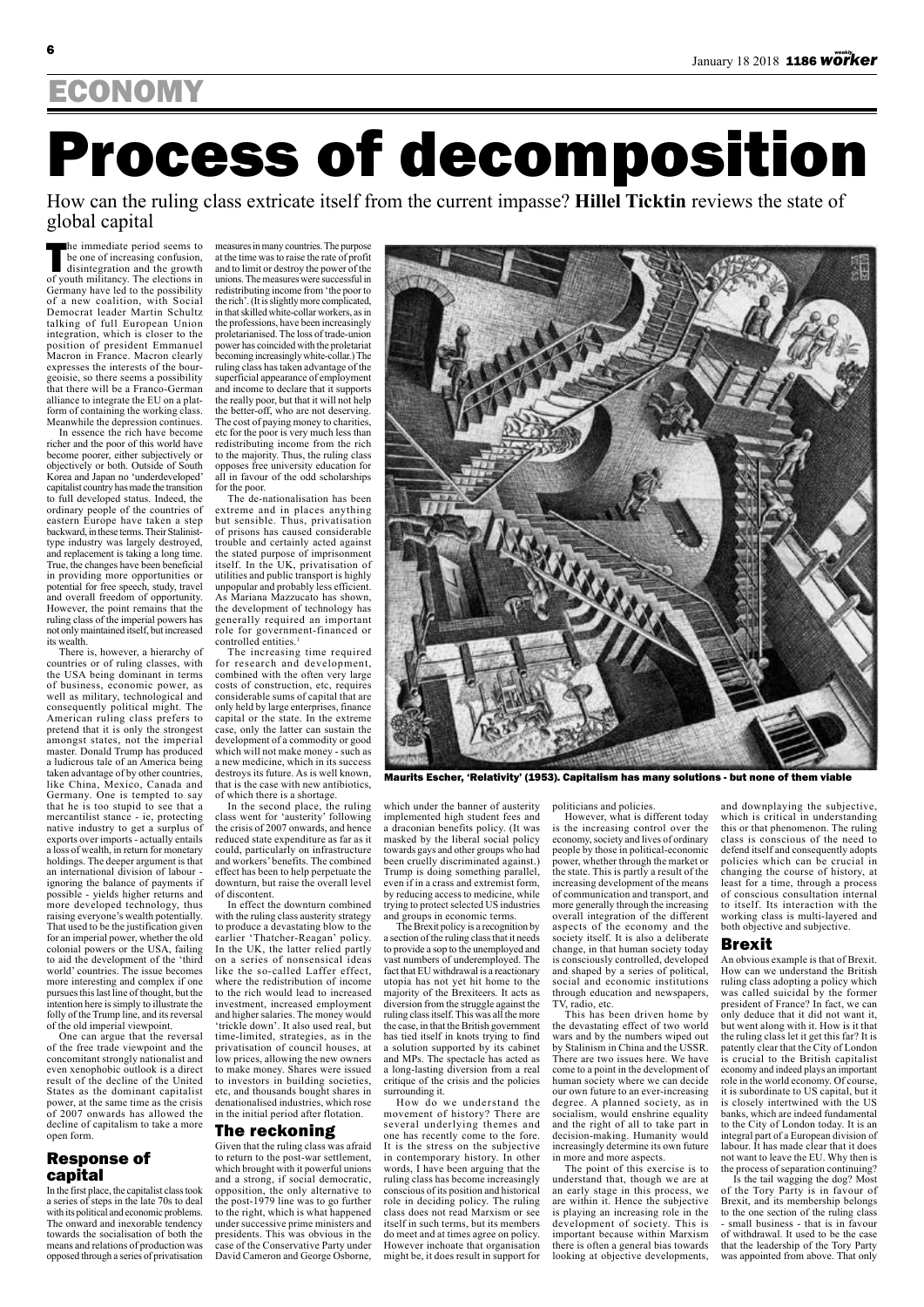really came to an end with the election of Edward Heath, some 50 years ago. Clearly, big business cannot dispense with the Tory Party itself, whether by refusing to finance it or by using its connections to create trouble. It therefore has to find a different method. There are several possibilities.

The first has been to create pressure through political forums. Two earlier prime ministers have spoken out against Brexit, but the effect has been minimal. Another is to produce a result in leaving the EU which comes near to duplicating the 'status quo ante'. Such a possibility is outlined by one commentator<sup>2</sup> as a real possibility, with the cabinet divided between such a view and others wanting a stronger break. If the UK leaves the EU and strikes out on a separate path, it will have the greatest trouble re-establishing its economy. Worse, it seems that the divisions in the Tory Party will make it dysfunctional and it will need a new prime minister. One commentator says of the current situation: "We have the weakest PM in living memory." He goes on to argue that she should go to be replaced by a cabinet which will do much more to please finance and London business.<sup>3</sup>

The chances of an end result totally abhorrent to the bourgeoisie are small. However, the end result is not predetermined, and the different levers that can be pulled by the bourgeoisie may be tried each in turn - from a new prime minister to another referendum.

In fact, the process is reflecting the difficulties that the bourgeoisie has under conditions of a transitional world. It has to recognise that it has to make concessions. It then makes a concession which in the end is more apparent than real. It gives the discontented the joy of winning a referendum and the spectacle of a fight over the issue, but in the end it concedes very little, while pretending to have given up a lot.

Part of the interest and absurdity is not only that the bourgeoisie may well lose nothing, and the apparent gains will be illusory. The idea that patriotism and the shunning of the European Court of Justice, with common economic regulation replacing individual standards, will raise either the standard of living of workers or their degree of freedom is simply absurd. It is unlikely that most people would have voted this way out of conviction but rather as a blind blow at the capitalist system itself. The bourgeoisie knows that and hence wants to make a show of concessions, which are not real. The problem is that it does not have the personnel for the job. In a sense it is too weak itself.

At the end of the first section of the negotiations, it appeared as if the 'game was over'.4 The surprise was not that the negotiations turned in favour of the expressed wishes of big business, but that the leading Brexiteers accepted the resolution so

tamely.5 The EU apparently helped, possibly because it did not want May to fall and be replaced by a leftwingled Labour Party, as some speculated.

In short, the class struggle was carried out through a process of obfuscation, dire warnings and a tolerance of a long drawn-out, ridiculous negotiation, in which neither the EU nor the UK really understood what they were doing. It was a charade intended to preserve the political economic status quo a bit longer.

#### Southern Africa

The ruling class conceded nothing in South Africa, when Nelson Mandela became president in 1994. He was essentially a liberal nationalist, supported by the Communist Party. The African National Congress was founded in 1912 as a mild, middle class organisation. It effectively did very little until the mid-50s. The miners' union was founded by Max Gordon,

The failure of the electoral scene in Kenya has been played out in 2017. Between the expropriation of the surplus above consumption for export or payment to foreign owners and creditors and the local elite paying themselves exorbitant salaries and fees, a part of which is sent abroad, the majority have insufficient to sustain themselves.

a Trotskyist, in the early 40s. During World War II he was taken into custody and he handed over the union to the CP, which then led the great black miners' strike of 1946. One of its top personnel - Jack Simons - was put on trial. When the National Party banned the Communist Party in 1950 it went underground, and a coup d'etat led Michael Harmel to become the *de facto* leader, representing those in the CP who believed that the struggle was nationalist in form and hence composed of two stages. Jack Simons took a back seat in the CP, which effectively took over the ANC. However, one could argue that the ANC took over the CP, in that the latter never pushed for a socialist solution, unlike even Fidel Castro in Cuba or Hugo Chávez in Venezuela.

> "Chinese investment in Zimbabwe has also fallen victim to Mugabe's policy and some projects were forced to close down or move to other countries in recent years, bringing huge losses," said Wang. "Bilateral cooperation did not realize its potential under Mugabe's rule."

The Chinese investments are crucial to the Zimbabwean economy, some \$450 billion dollars in 2015.

The head of the army was in China shortly before the *de facto* coup displacing Mugabe, and the Chinese denied any connection, but quickly congratulated the new president.<sup>8</sup>

The CP's organisational ability, ties with the USSR and connections with the capitalist world gave nationalist leaders the basis to form a semi-competent leadership. Dissidence was dealt with ruthlessly. The Soviet Union in the late 80s came to a deal with the USA over South Africa and the CP accepted it. Amazingly, the ANC accepted the terms of the International Monetary Fund - not under pressure, but willingly - and from 1994 there was no better borrower.

> Socialism in one country is impossible, as the USSR amply demonstrated, and Stalinism in one country can only last so long. What exists in Zimbabwe is one thing and what can come to exist is another question. The same applies to South Africa. The overall global strategy is

Far from nationalising or socialising production or society, the ANC privatised. Effectively a black bourgeoisie was created, while the white bourgeoisie could export its capital and externalise itself. The development of industry has stalled. Industries like clothing and shoes lost their protection and could not compete. Real levels of unemployment are much greater than the 25% that appears in official statistics.

The newly elected president of the ANC (and hence the prospective president of South Africa), Cyril Ramaphosa, is a leading exemplar of the new bourgeoisie. His role in the 2012 Marikana massacre, where he took a hawkish line towards the miners, is, of course, very well known. There is no surprise in the welcome accorded to the decision by the Johannesburg stock exchange and South African big business.

The problem also lies with the nature of the regimes which have come into being, in that they are inherently unviable, and their ruling personnel quickly deteriorate into a privileged layer eager to maintain their status and privileges. A dictatorial form then becomes inevitable in the context of failure and massive shortages in all spheres. However, the ultimate source of the failure lies in the need of an imperial form to maintain economic and political control, albeit through intermediaries. Those areas which do not conform are punished through sanctions and military measures, when required.

The South African economy has been hit by one blow after another. The controls over the export of capital were effectively removed and big business left the country. Anglo-American almost owned the country and quickly moved its headquarters to London - and registration at the London Stock Exchange. Others followed. The upper and middle class did its best to take its capital out of the country. Protection accorded to industry was removed in the face of globalisation. Industry fell relatively behind its comparators, Australia, Canada, etc. Educational standards remained at low levels - or even declined in some instances. Workers' pay did not rise much, if at all. For the majority of the population, the new regime was an economic failure. The Communist Party claimed just under 300,000 members at its July 2017 congress, and it has been in government throughout the period since 1994. Like the Chinese Communist Party its membership runs across class, and not just among intellectuals. We live in a world in transition from capitalism, and much of that transition so far has been blind, unrecognised and brutal. The founder of the Trotskyist movement in South Africa had no illusions in a rapid shift to socialism. A new genuinely Marxist party has yet to be formed but the ground is clearly being prepared. In Zimbabwe there was a different situation, in that the white minority was much smaller and the country less industrialised. There was also no Communist Party or leftwing

party of any significance, in spite of the terminology used. However, Robert Mugabe and his Zanu-PF sought assistance from the Chinese something which is still forthcoming to this day.

It is interesting to note the acceptance of the legitimacy of the anti-colonial struggle in today's formerly imperial press, when discussing the past of the crucial characters in the succession drama in Harare. Dictatorial or semi-dictatorial rule is a feature of much of Africa. Under conditions where there is a dominant rightwing, private or government-controlled press, limited educational facilities, low incomes and no believable alternative, it is not surprising.

> At the same time, although the political-economic interest of the ruling class is global, it is forced politically to use division as a mode of support and control, given that it lacks other potentially useful instruments. The resurgence of racism and anti-Semitism and the organisations associated with such forms as the AfD in Germany and KKK in the south of the United States have produced parallel organisations in other countries. Trump's implicit support in his tweets for such organisations, even as he declares himself even-handed, is a sign of the times  $\bullet$

> 1. Professor Mazzucato was awarded the Leontief prize in economics for 2018. Tufts University's Global Development and Environment Institute (GDAE), makes the awards. GDAE co-director Neva Goodwin said: "The topic of innovation receives a lot of attention these days. What has been insufficiently recognised, before the work of Mariana Mazzucato, is the critical role of governments in innovation. As Mazzucato points out, taxpayers have been the real venture capitalists, funding the riskiest investments in the knowledge economy. It is to be hoped that her work will result in a more equitable sharing of the recognition and the rewards for this important

Stalinism of different varieties has played a role in a series of African countries, like Angola and Ethiopia, including Zimbabwe.

#### China

The role of the Chinese has been crucial since Mugabe sought help from them in the 70s. However,

... writing in the influential state media tabloid *Global Times* on Friday, Wang Hongyi, an associate research fellow at the Institute of West-Asian and African Studies, said concerns had begun to grow over the long-term safety of Beijing's investment in its African partner.

There obviously is a far deeper problem than the immediate question of succession and the economic issue of further investment.

provided by the imperial hegemon, the USA.

The USA has assisted two countries to reach fully industrialised, modern status - South Korea and Japan. In practice, it orchestrated debt relief/war reparation relief for Germany, while continuing to occupy the country and assist its industrial revival. Malaysia was helped by the UK, when British troops fought the insurgency. Outside of these countries there are no other third-world or ruined countries which have reached the level of UK or France in terms of industry or income. The relatively uncompetitive nature of Stalinist-type industry has doomed the eastern European countries to a secondary status within the European Union, given that they have had to upgrade their industry in the context of a world market.

China may prove to be the exception, in that a state-capitalist industry, combined with the Communist Party, has managed high rates of growth, together with the spread of education and skills in the population. It has only done so, however, by being integrated into the world market, with US investment. Its own indigenous industry, as with cars, tends to have lower productivity and be less competitive in critical industrial areas. The giant firm, Hon Hai Foxconn Technology Group, has its head quarters in Taiwan, but has more than a million employees in China, working on Apple and other US firms' products.

Nonetheless, there are no other countries like China, and its contradictions seem likely to lead to change sooner rather than later. Countries dependent on China like Zimbabwe have not been able to get out of their economic trap.

The fault lies partly with the capitalist class, which through the United States government and US firms enforces a boycott on nonmarket-based countries. The World Trade Organisation has refused to remove China from the list of nonmarket economies. New or patented technology is closely guarded. The Chinese have tried to get around the problem by buying up western firms. However, a number of governments have refused to give permission to the Chinese to buy their firms. Germany, Switzerland and the USA are among them. In effect, the Chinese have refused to carry out part of their bargain with global capitalism. They have refused or perhaps delayed the introduction of total privatisation.

The so-called liberation movements, led by such as Mugabe, have nothing to do with socialism, even though they proclaim themselves to be Marxist or socialist, usually with some prefix, as in 'African socialism'. They were (or are) able to found a national bourgeoisie or ruling elite, with a strong party which goes along with it. The absolute poverty of the masses, when combined with the flamboyant living of the ruling group, as exemplified by the Mugabe family, engenders a national cynicism even more intense than what existed under Stalinism. The structure is at one and the same time brittle and strong. It is apparently strong, because there appears no genuine alternative party on the horizon; and brittle, because the vast majority want something better.

Where there is a proletariat, as in South Africa, the failure of the existing Stalinist forms has led to some movement, and we can expect that at some point a new non-sectarian Marxist party will form, but that has yet to happen anywhere, although it may be on the horizon. So the situation looks hopeful, but over a longer term.

#### Disintegration

The downturn - variously called a recession, crisis or depression - continues in spite of various attempts to declare it at an end. Investment in relation to savings remains low, as is productivity, while real levels of unemployment remain high. In the UK the standard of living continues to fall. Much of the country has lost its employment opportunities, and factories, shops and whole industries have closed in most places north of London. The same is true, up to a point, in other

developed countries. The logic of this situation is for the successful parts of countries to pull away from the rest. That is partly expressed through the revival of an older nationalism leading to demands for autonomy or independence. Brexit is a peculiar form of the same phenomenon.

The ruling class has turned to such nationalism, usually expressed through the forms of the dominant nationality. However, the ruling class today has global holdings, so that nationalism does not serve its interests, nor can it be believed. The paradox then is that sections of the working class have taken a chauvinist line, particularly in opposing immigration. Some on the liberal left have become disheartened at the lack of workers' internationalism. But the truth is somewhat more complicated.

In the first instance, there is no reason to glorify unskilled workers above other workers. Trump has appealed particularly to relatively less skilled workers in Pennsylvania, Michigan and Wisconsin, who like his line on building a wall on the Mexican border and excluding goods that could be made in the USA. This section of workers is something like 5% of those employed in the USA. Over three quarters of those employed are white-collar workers. This proportion is likely to increase with automation.

The conditions under which a substantial proportion of the workforce is unskilled are likely to change in developed countries. At the same time the nature of white-collar work is being transformed into a fully proletarian type. Pay has been held relatively static for a long time in the USA. What needs to change is the form in which the modern working class organises (or rather does not organise). Trump is doing a good job in forcing people to think politically.

#### Notes

activity undertaken by government for the people." (www.ucl.ac.uk/bartlett/public-purpose/ news/2017/oct/iipp-director-awarded-2018 leontief-economics-prize).

2. L Kuenssberg, 'Big "end state" Brexit discussion looming for PM' (www.bbc.co.uk/ news/uk-politics-42255840).

3. I Martine: "We have the weakest PM in living memory. The time has come to acknowledge that Theresa May is unsuited to leadership and must be replaced urgently" (*The Times* December 7 2017). 4. 'EU divorce deal involves serious concessions' *Financial Times* December 8 2017: "This concession will come as a delight to Philip Hammond, the chancellor, and those who want a business-friendly Brexit" (www.ft.com/content/ cfacf4ca-dc12-11e7-a039-c64b1c09b482). 5. *Ibid*. The author gives various reasons for their apparent capitulation. 6. B Westcott and S George, 'The Chinese connection to the Zimbabwe "coup"', CNN, November 18 2017 (http://edition.cnn. com/2017/11/17/africa/china-zimbabwe-mugabediplomacy/index.html). 7. *Ibid* . "In 2015 alone, Chinese investment topped \$450 million, accounting for more than half of all foreign investment into Zimbabwe."

8. www.news24.com/Africa/Zimbabwe/chinahails-new-zimbabwe-leader-denies-role-intransition-20171127.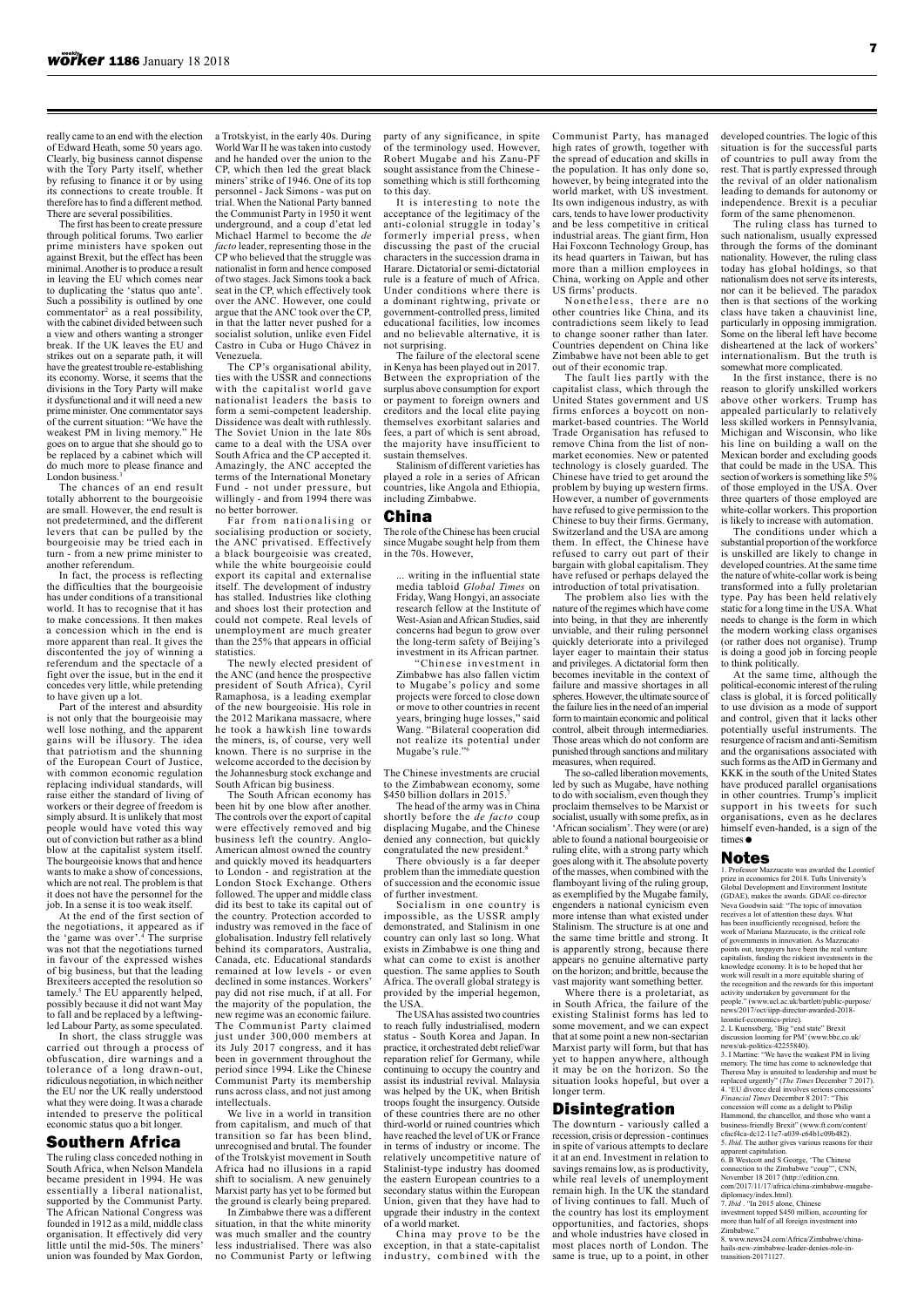## POLEMIC

# Foundations in sand

Is poststructuralism purely a reaction to Stalinism? **Paul Demarty** responds to Rex Dunn

EX Dunn follows up his previous<br>polemic against so-called 'post-<br>structuralism' with another,<br>similar in its essential theses to his polemic against so-called 'poststructuralism' with another, similar in its essential theses to his previous efforts.<sup>1</sup>

The basic difficulty with Rex's account of poststructuralism and its relationship to political history is that he has a very specific story he wants to tell, and continues to repeat doggedly, despite Mike Macnair's subsequent criticisms. Comrade Dunn's contends that Marxist theory was poisoned by Stalinist 'diamat', that this theoretical legacy, combined with the Parti Communiste Français betrayal of the 1968 insurrection, explains the appeal of poststructuralism to the next generations of radical intellectuals - and that the explicit 'anti-foundationalism' of this philosophical outlook in turn authorises forms of feminism and identity politics that do not assign sufficient (or any) weight to human nature. The result is modern forms of political correctness that argue that 'men are the problem' and not capitalist class society.2

Indeed, comrade Dunn's response to criticism seems to be mainly to increase the level of detail in his descriptions of 'poststructuralism' and related phenomena - which, however, does not in the end justify his interpretations. Rex labours under fundamental misunderstandings of the milieux that gave birth to 'poststructuralism', the significance of the May 1968 *événements*, and indeed the causal structures of highly abstract ideas like those of the 'poststructuralists'. Increasing the level of detail might have been a worthwhile approach if he had sat down and read (or reread), *in depth*, the authors he criticises; instead, we get in the great majority citations from polemicists against them, and polemicists against them *en groupe*.

 $\bullet$  thirdly, the libertine-nihilist current in especially French intellectual culture (Sade, Bataille and so on);

I have been careful so far to put scare-quotes around every mention of the word 'poststructuralism', for beyond the usual difficulties of naming philosophical schools (participants tend to reject the presumption to 'put them in a box'), poststructuralism is one of those things that is defined negatively against what it is not, or at least not exactly. There clearly is a unity between them, but there are many kinds of unity; and what kind we are dealing with here is hardly incidental to matters.

#### **Cliffnotes**

So we ought to begin with some cliffnotes intellectual history. There are four essential intellectual contexts for 'poststructuralism':



 firstly, structuralism itself - a school of linguistic theory that fell prey to mission creep after 1930;

 secondly, phenomenology - an idealist orientation in central European philosophy, whose pre-eminent exponents were Edmund Husserl and Martin Heidegger, but which gained traction among French radicals in the work of Jean-Paul Sartre and his wing of the existentialists;

 and finally Marxism, in the form of the prestige granted to the PCF by its central participation in the anti-fascist resistance of the Vichy regime and Nazi occupation.

Rex weirdly describes structuralism as a "western philosophical offshoot" of "Stalinist 'diamat'", "epitomised by the work of [Louis] Althusser" basically none of this is true except the word 'western'. Structuralism

is a linguistic theory, not exactly a philosophy, though much philosophy drew on it later; its founding expression, Ferdinand de Saussure's *Course in general linguistics*, predates not only Stalinism, but the fall of tsarism; its epitomes, in the usual enumeration, would be Saussure, Roman Jakobson, Emile Benveniste and Claude Lévi-Strauss, with Althusser treated more as an exotic piece of fusion cuisine - a 'structural Marxist'.

The basic idea of structuralism is that no scientific theory is possible of the historical development of language, but it might instead be studied through the systematic relationships between utterances. It is of no consequence how we came to associate the word 'cat' with the furry creature made so famous by the internet; but we might come to understand something about humankind in the various differences in signification between it and the word 'dog'. Jakobson and Benveniste wasted no time in describing some of the more abstruse such structural relationships; Lévi-Strauss, an anthropologist, applied the general method to kinship relations and myths. The result, after World War II, was a powerful bourgeois trend in French academic circles, *in competition with* Marxism, or 'Stalinist diamat', according to taste - not a perverted offshoot of it. (There was also cross-pollination - we have mentioned Althusser, but the early work of Roland Barthes is also relevant.)

Phenomenology, on the other hand, clearly *was* a school of philosophy rather than some other human science; its founder, in the sense we are concerned with here, was Edmund Husserl, a mathematician and philosopher, and his project consisted of deep introspection into the *forms* of consciousness in abstraction from its content. In Husserl, this endeavour had an almost camply rationalist flavour to it, with a whole Latin vocabulary concocted for the study of mental phenomena. His student, Martin Heidegger, pulled things in a radically different direction. In his thought, phenomenology merges with ultrareactionary *Kulturpessimismus*, in a picture of a world whose fundamental experience of things is mutilated by the technocratic banality of modernity. The mission of philosophy is to dig away through these structures of thought, revealing their hidden contradictions, and attempt to live in an authentic pre-rational relationship with the world around us.

I will not discuss in detail this libertine-nihilism, except to emphasise

the prominence in poststructuralism of a sort of Dionysiac edge: many of the systems elaborated by structuralism turn out to have, as their unmentionable complement, a core of sex and violence; conversely, such a primitivism of pleasure serves as a destination for thought. We think of Roland Barthes' 'The pleasure of the text', or Lacan's 'Kant with Sade' (frankly, most of Lacan), or Foucault's 'research' for the *History of sexuality* in the bath houses of San Francisco.

The Marxism of the French scene in this period is presented in Rex's telling as a matter of 'Stalinist diamat' -

... summed up as: history is on the side of the proletariat and the achievement of communism is inevitable, regardless of mistakes by the leadership (ie, the Soviet party). History cannot be pushed by subjective factors, such as leftwing adventurism.

Structuralism cannot be neatly pinned down as one thing. It is many things: a linguistic theory, an idealist philosophy, a libertine-nihilist current and finally a dissident PCF verson of 'Marxism'. It not only long predates Stalinism, but the fall of tsarism; its epitomes, in the usual enumeration, would be Saussure, Roman Jakobson, Emile Benveniste and Claude Lévi-Strauss



The 'structuralist Marxism' of Louis Althusser should be treated more as an exotic piece of fusion cuisine. His political failures in 1968 are important not merely because he was a PCF member, but because he was supposed to be a leftwing rebel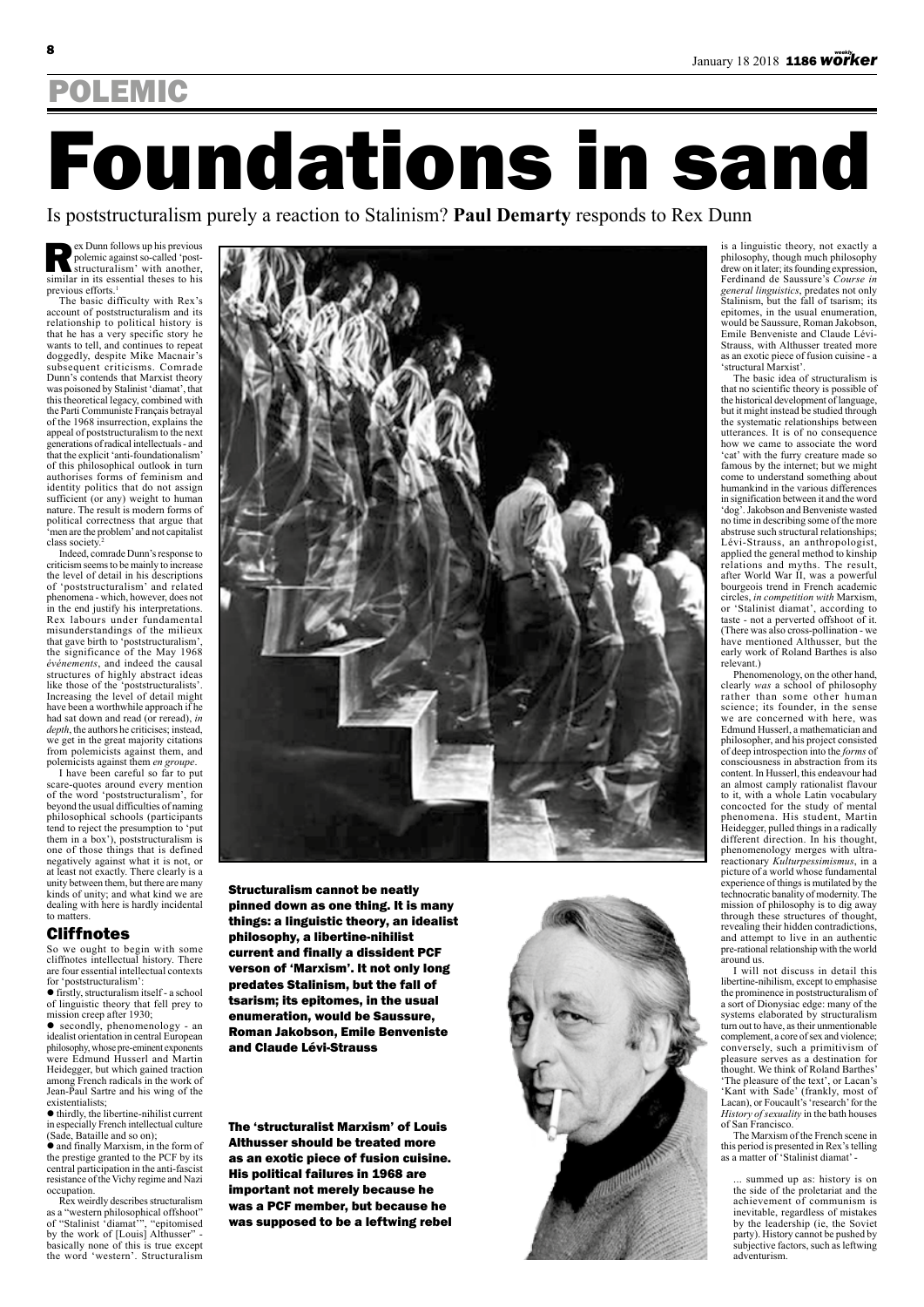Certainly, the electoral success and deep organisation of the PCF lent its own intellectual culture pre-eminence within French Marxism; but Rex's account is radically incomplete if it is supposed to account for the pioneering poststructuralists, who were not in great numbers drawn from the immediate orbit of the PCF. Many came from the ultra-leftist milieu around the Socialisme ou Barbarie group (Jean Baudrillard, Jean-François Lyotard and Cornelius Castoriadis all served time in 'SouB'), and many others from Maoist groups like Gauche Prolétarienne (the Maoist wing of the 'official communist' student organisation was also a fertile breeding ground, under the influence of Althusser)<sup>3</sup>.

Here we must offer a very sharp corrective. Apropos of another matter (feminism), Rex remarks of Maoism that "[it] is a variant of Stalinism. No wonder they got it wrong theoretically!" From the point of view of 20th century history, indeed, we must call Maoism a variant of Stalinism. The trouble is that his criticisms of Stalinism are criticisms *that do not apply to Maoism*. He excoriates Stalinism for selling out in May 1968; but the Maoists were on the streets. He criticises the antisubjective bias in 'Stalinist diamat' - but surely nobody can accuse Maoists of 'neglecting the subjective factor', however numerous their sins. (Indeed, Mao already objects to such 'diamat' in his criticism of Stalin's *Economic problems of socialism in the USSR*, 4 before the cultural revolution that provided the immediate context for poststructuralism).

The too-easy dismissal of Maoists as just another bunch of Stalinists, then, leaves Rex guilty of what is called the 'no true Scotsman' fallacy, whereby the terms of debate are craftily redefined during its course. It also leads him to misunderstand the relationship between formal leftwing politics and the emergence of poststructuralism as a phenomenon in the 1960s and 70s. Its initial advocates were not, on the whole, dissidents from the official Stalinist party's philosophical mainstream, but former devotees of other Marxist trends. Althusser's political failures in 1968 are important not merely because he was a PCF member, *but because he was supposed to be a leftwing rebel*.

Rex clings to the idea of 1968 as an opportunity squandered by Stalinist treachery, but, quite apart from the fact that this is merely an empty counterfactual ('if your mother had balls, she'd be your father'), the spontaneist terms in which he couches this criticism would leave the Maoists, within and without the PCF, as perfectly adequate historical agents; instead of talking about Althusser as a devil figure, he should wish that he had been a more effective factional operator for his politics ... and so on. Clearly that was not the case: there

were plenty of organisations in favour of 'going all the way'.

#### Shaky foundations

Rex gets himself into hotter water still by adopting the flag of philosophical foundationalism for himself:

Foundationalism is associated with the ideas of Descartes and Kant, as well as Hegel and Marx, although those can be traced back to the Aristotelian tradition. It may be summarised as follows: (i) An objective theory of knowledge is possible. Basic insights cannot be called into question, unless proved false by reason and empirical facts. The laws and categories of a body of ideas correspond to those of nature. (ii) On the basis of these insights, "more general propositions can be inferred". (iii) Therefore we have the foundation of a philosophical system. (iv) Philosophy itself is foundational,

#### being grounded in reason.

This may seem hopelessly vague and overbroad, not to say contradictory - we do not know what an objective theory of knowledge would be, but presumably he means "realist" (the philosophical position that the entities identified by knowledge exist independently of the knower). "Basic insights" being "proved false by reason" *must by definition* be "called into question"; otherwise, how could the exercise of reason begin? Clause (ii) is a banality; clause (iii) begins "therefore" but the possibility of inference does not imply necessarily a systematic approach to philosophy. Philosophy is "foundational" by virtue of being "grounded in reason", that is to say, having reason as a foundation, and therefore not being foundational at all.

Yet it all looks very familiar to an old hand at reading the poststructuralists, for this is exactly the amalgam constructed by 'anti-foundationalists' in order to lump together Marx, Hegel, Descartes and the pope into one neat package. Rex seems to get his definition from a textbook-style dictionary of critical theory, whereby it is to be expected that poststructuralism will be treated as the state of the art and more 'advanced'.

On the face of it, this is a quite extraordinary concession to the 'antifoundationalists'. The essential untruth of anti-foundationalism is that it is opposed to an amalgam, whereby a host of utterly disparate and entirely incompatible positions are lumped together to make it easier to smear them all *en bloc*. To take up your position in favour of foundations in general - with the pope, against Lyotard! - is utterly untenable.

When Nazis state that the movement of human society is grounded ultimately in the differences and Darwinian struggle between races, Catholics that human society is grounded ultimately in the supererogatory creative act of an absolute deity, and Marxists that human society is grounded in material nature and fundamental economic relationships between groups of human individuals, it is not the case that all are united on the general point that human affairs are determined by some real thing or another that can be known, or at least identified, but differ on the details: *they in fact disagree fundamentally on what it is for something to be founded on or grounded in something else*, despite all equally fitting into the big tent of foundationalism. From the point of view of a materialist and realist view of the world, such as orthodox Marxism, Foucauldian discourse analysis and religious cosmology *are equally wrong*.

intellectual culture should emerge.) We should then ask ourselves honestly whether we should expect poststructuralism to disappear in the event of the proletarian conquest of power - in other words, place ourselves on the other side of Rex's counterfactual, and wonder whether a European revolution in 1968 would have crushed deconstruction in the egg. Frankly, the historical evidence points elsewhere - reread Trotsky's *Literature and revolution* for a picture of the bizarre literary trends unleashed by socialist revolution, even given the severe jeopardy of things at the moment of Trotsky's writing.

A truly successful revolution would have a more vibrant and chaotic literary culture still; and no doubt the remaining petty bourgeois intellectuals would make even more interesting moves, as they, slowly, are euthanised as a separate historical layer, and society itself becomes more ludic and intellectually adventurous ("The average human type will rise to the heights of an Aristotle, a Goethe, or a Marx," Trotsky writes, "and above this ridge new peaks will rise"<sup>6</sup>).

It is unfortunately the case that Rex's errors on this point are not merely a bizarre accident. His explicit polemical support for 'foundationalism' is, on one level, a matter of fidelity to the arguments of Scott Miekle and others that Marx is fundamentally 'Aristotelian' in his outlook, in which causation must include both the relationships between entities and their inner essences in a dialectical relationship: a defensible Marxological-philosophical position. Yet it is also related to the proximate cause of his objections to 'antifoundationalism': the idea, implied in the poststructuralist progenitors and explicit in their more flamboyant followers, of a radical social constructionism: that human nature exists entirely at the level of discourse, which Rex diagnoses as authorising the current ascendancy of transgender identity politics. Opposition to the latter is his immediate political point. Yet it does not follow from the fact that there are natural grounds for human relations (in this case gender identity) that those natural grounds are exactly what we think they are, or operate exactly as immediately as we think they do.

But to do so, we need at least some of the spirit of those French oddballs, which they actually inherit from Marx and Hegel and Descartes - the *refusal* to take the world as it appears for granted, the urge always to turn over the next rock to see what squirms beneath  $\bullet$ 

For the Nazis, transgenderism is a matter of degeneration in the racial stock. For Catholics, it is a matter of insensitivity to the natural law created by God. Among Marxists, there is a great deal of debate as to the sources of gender identity, but surely neither of the previous positions would be acceptable. Yet they (especially the latter) have, at one time or another (and today, in some places), enjoyed the benefits of 'obvious' truths.

> 3. Here might be the moment to point out that there were also those among the leading poststructuralists with no leftwing political affiliations - Jacques Derrida only began toying with Marxism a quarter of a century after 1968 and Jacques Lacan was a male-chauvinist Gaullist. The 'treachery of the PCF' was surely a matter of indifference, if not relief, to such figures. 4. www.marxists.org/reference/archive/mao/ selected-works/volume-8/mswv8\_66.htm. The very first words state: "Stalin's book from first to last says nothing about the superstructure. It is not concerned with people; it considers things, not people."

The foundations of a given phenomenon may not be transparent to us, then. Marxists have the classic example of the fetishism of the commodity: we discover that the essence of the commodity is not at all what we thought it was. Some input to the phenomenon of gender identification must 'follow the chromosomes'; but we know that much of our picture of gender does not. The crucible in which we sort these things out is *the criticism of foundations*. We should not be afraid to accompany the 'anti-foundationalists' when they demonstrate the unsoundness of some apparent foundation or another. (It is a shame they so often do a poor job.) Whisper it quietly, but they may even be able to teach us a trick or two.

> Comrade EW decided to "share"<br> **A** small windfall" with the *Weekly Worker* to the tune of £50 at the very end of last year - but for some reason we only received his letter after last week's paper went to press.

But the biggest single donation was a standing order - a brilliant £280 from KB. Added to this were other SOs from MM (£75), DG and TR ( $\text{\textsterling}40$  each) and RK ( $\text{\textsterling}10$ ).

All that came to £522, taking our running total to £959. Meaning we've got exactly two weeks to raise the remaining £791. But after the successes of the last few months I'm absolutely confident that we'll  $\overline{d}$  do it once more!

Rex, on the other hand, seems to view these ideas as resulting ultimately in a "danger to man as a 'species being"" in the form of anti-men 'political correctness'; but if the realist theory of human species-being is correct, this is simply impossible - one cannot theorise it away. Only by invalidating our successive *conceptions* of human species-being can we fully understand and indeed become it. Erecting a philosophical fortress around some particular understanding of it is the wrong approach.

#### The telos

It is worth returning to our earlier discussion of the French scene, for there is a question left unanswered. Why should the 'three sources and component parts' - spontaneist libertarianism, both Marxist and decadent-nihilist; the most anti-rationalistic wing of the phenomenologists; the ultra-systematic nostrums of structuralism - have proven such an intellectually combustible mixture?

In truth, there is not much specific to these ideas - other than that they were newish and audacious - that should have caused such a stir. We must think about phenomena such as the emergence of philosophical schools at a much higher level of abstraction than Rex does, hinging everything on the single historical event of May 1968. That said, we must work our way up to that level. There is, as Rex says, a basically invariant human biological nature, in which even the most audacious intellectuals participate; therefore, intellectuals also must eat, and thus must find a place for themselves in the class structure of society.

In capitalist society, that position

is - crudely speaking - that of the petty bourgeoisie. (We leave aside the 'organic intellectuals' of the working class - surely irrelevant to a discussion of Foucault, Derrida and co.) The petty bourgeoisie, however, is a highly protean class ideologically; its continual dissolution by the automatic mechanism of capitalism, and reconstitution by the painstaking effort of the capitalist state for political reasons, lends a great deal of uncertainty to its outlook, and the possibility of wild political lurches and philosophical positions.

We have spent a great deal of space on the specific intellectual genealogy (to use a favoured term of Foucault's) of the poststructuralists. Yet Foucault chooses *genealogy* to emphasise the provisionality of his conclusions, and assert the illegitimacy of more abstract, historical and - *quelle horreur!* - teleological conceptions of ideological analysis. As Marxists, we have no such qualms. The ideas of poststructuralism are in the end another bracing, fascinating product of a social class whose existence is an unending enactment of Lévi-Strauss's 'one myth only': something dies, and comes back to life again. We should file it with Heidegger, yes, but also theosophy and Russian formalism and Frankfurt School critical theory and Tübingen Catholic nationalism and Methodism and ... *in origin*, Marxism. We cannot know, in advance, what new ideas will truly revolutionise the intellectual scene, but we expect that new ideas will continue to come forth, without fear, even if many amount merely to quackery. (We can, of course, do our best to build institutions of the working class such that a different and better

It is from this point of view unforgivably teleological, eschatological, etc, as it is - that I, as an individual, evaluate poststructuralism: as a *literary* tradition, whose great value and most fundamental weaknesses are identical: that is, an unconcern for rigour and consequences. In this regard, Rex is very wrong about Althusser. He is not the epitome of structuralism at all, but a poststructuralist through and through: it is his teaching that philosophy is in the end a matter of the tactical taking of positions, in the fond hope that more knowledge might happen to fall out the other end.7 Such is also the basic orientation of his peers.

Thus the paradox that the very things that make Derrida, Foucault and co a useless guide to political action (the impossibility of assessing the validity of some of their claims, the clear falsity of many of the others, and their apparent unconcern for either of these issues) make for great *aesthetic* rewards for the generous reader. (It may help to think of Derrida's works as a vast science-fiction novel about a world in which Derrida's philosophy is true.)

Poststructuralism conquered the literary academy in the 1970s and 1980s partly as a result of successive political reversals against the Marxist left, partly (it is odd that Rex does not mention this) as a result of major changes in the cultural policy of the US state department, as it shifted its money towards the new right, and partly because, if we want a restricted sphere of human activity where these philosophers' nostrums about endless signifying chains and perpetually deferred meaning have the most purchase, literature is exactly it. As a school of literary or aesthetic theory, it is surely of no negative consequence: in those other respects, agency lies elsewhere. Rex concludes with the statement that "we have to build strong Marxist parties", so we do not squander the next 1968. We could not disagree.

#### paul.demarty@weeklyworker.co.uk

#### Notes

1. 'Understanding poststructuralism', January 11. His previous article on the subject was 'Poststructuralism and decline', November 23. 2. 'Historical inaccuracies and theoretical overkill', November 30.

5. www.marxists.org/archive/trotsky/1924/lit\_ revo/index.htm - see especially chapters 2 to  $\overline{5}$ . 6. *Ibid* chapter 8.

7. See B Brewster (translator), 'Lenin and philosophy' in *Lenin and philosophy and other essays* New York 2001.

> Fill in a standing order form (back page), donate via our website, or send cheques, payable to *Weekly Worker*

So it didn't quite make it for December's fighting fund, as he intended! But, of course, we hit our target last month, so that £50 will come in very handy for the first fund of 2018, which, as usual, is aiming for that same target of £1,750.

Another cheque for £20 came in from comrade JM, while DB clicked on our PayPal button to donate £7. He was the only one of our online readers to donate by that method last week, even though there were no less than 3,985 of them - in other words, around 1,000



higher than the usual readership over the recent period. They must have been making up for those two weeks when there was no *Weekly Worker* over the Christmas period!

#### **Robbie Rix**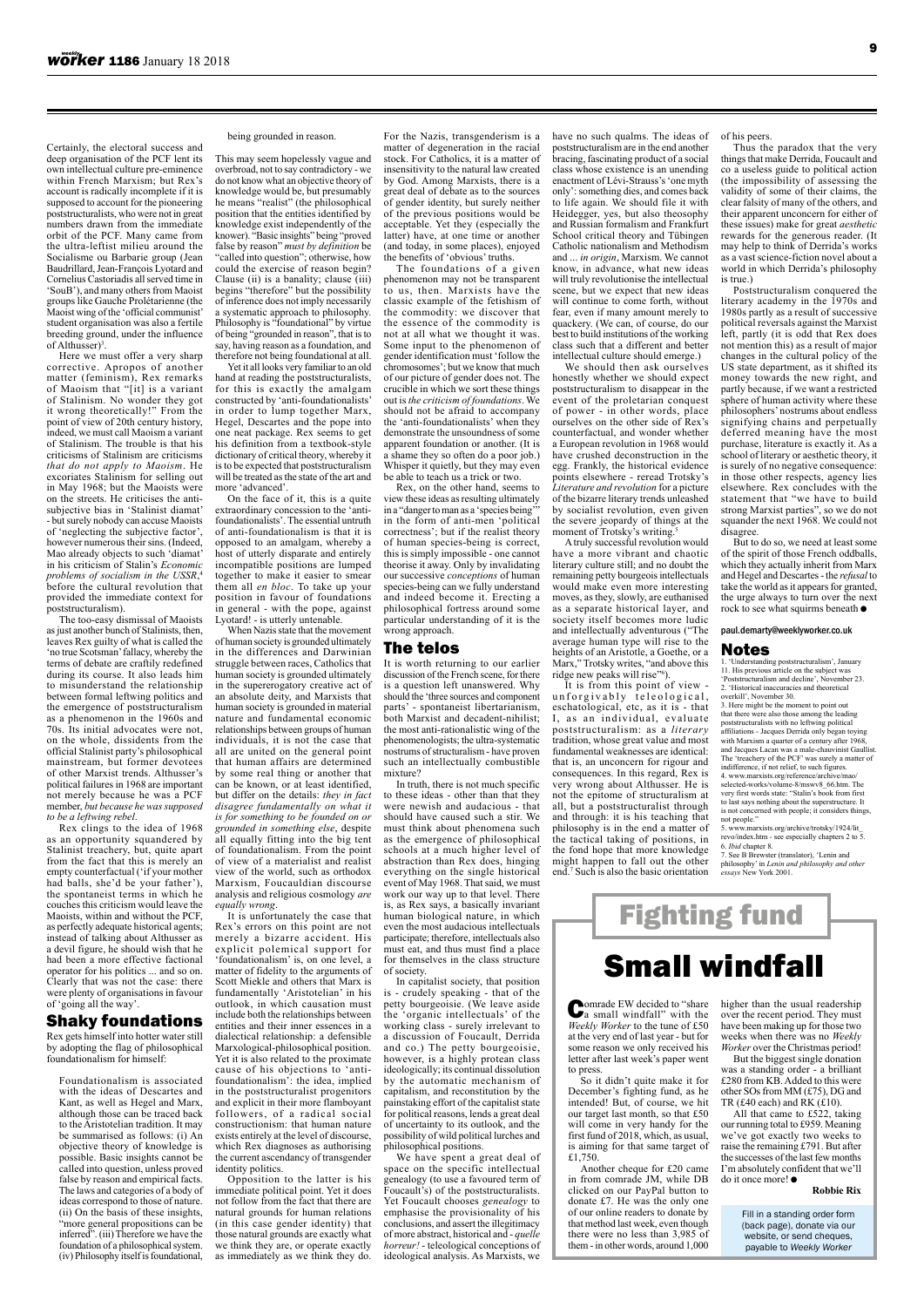# The price of neoliberalism

The continuing decline of the left will be confirmed by the results of the March 4 general election, predicts **Toby Abse**



**Exercise 18 Separate 18 Separature 18 Separate 18 Separate 18 Separate 18 Separate 18 Separate 18 Separate 18 Separate 18 Separate 18 Separate 18 Separate 18 Separate 18 Separate 18 Separate 18 Separate 18 Separate 18 Sep** he Italian parliament was dissolved on December 28, and the next general election will take both the dissolution and the date of the election were announced slightly earlier than expected, it would be an exaggeration to suggest that the outgoing, 17th, legislature did not run for a full five-year term, even if the events of its final day (December 23), discussed later in this article, did it absolutely no credit. At present, the 'centre-right'1 coalition, led by Silvio Berlusconi despite the ban on this convicted felon either standing for or being appointed to public office within the time-frame of the current election campaign - has a clear lead in the opinion polls,<sup>2</sup> with the right-populist Movimento Cinque Stelle (M5S - Five Star Movement) in second place on 27.5%. The 'centreleft' coalition, dominated by Matteo Renzi's Partito Democratico (PD) is in third place; the PD itself is down to  $24.1\%$  - below its February 2013 general election score - and its minor allies only add a couple of percentage points at best.3

#### Left challengers

The only other force certain to gain some parliamentary representation is Pietro

Grasso's left social democratic Liberi e Uguali (LeU - Free and Equal People), currently scoring 6.8%. Its adoption on January 7 of the slogan, '*Per i molti, non per i pochi*' ('For the many, not the few'), together with its call for the abolition of university tuition fees, illustrates its Corbynite politics, which are more than just a way of annoying the self-consciously Blairite Renzi. The new electoral law - the *Rosatellum* - requires the party to pass a 3% threshold to gain parliamentary representation in the proportional section (which accounts for 63% of the total seats). The 'first past the post' single-member



voters are not allowed to split their vote in the way they can in, say, the Greater London Assembly elections. There is no current likelihood that any of the groups to the left of LeU which are contemplating standing in the election will pass the threshold, even if

they succeed in collecting the requisite number of signatures - only required of forces without representation in the outgoing parliament - needed to stand in the first place.

The grouping that is likely to succeed in standing candidates is Potere al Popolo ('Power to the People'). This cartel includes the Partito della

Rifondazione Comunista (PRC), the Partito Comunista Italiano (PCI - formerly known as the Partito dei Comunisti Italiani - the party founded by Armando Cossutta when he split from the PRC in 1998) and Sinistra Anticapitalista (the main heirs of Sinistra Critica, the soft Trotskyist group linked to the Mandelite Fourth International), as well as some smaller and more obscure factions. The precise purpose of this initiative is unclear, since the blatantly populist, crossclass name chosen by the cartel does not put 'communism' on the ballot paper (or even make any symbolic reference to 'socialism', 'workers' or 'revolution' either). Whilst some of its demands may place it to the left of LeU, and many of its members do have a more consistent record in opposing neoliberalism than some of the LeU leadership, it seems

perilously close to what some other writers for this paper would term 'an unpopular popular front'.

It is worth noting that Luciana Castellina, a veteran of Italy's far left - one of the Manifesto Group expelled from the PCI back in 1969 - who supported the Lista Tsipras (largely composed of the PRC and the now defunct Socialismo, Ecologia e Libertà) at the last European election (2014), has made it plain that she thinks LeU is a more fruitful project than Potere al Popolo. Needless to say, some of the more sectarian left groupings have rejected both LeU and Potere al Popolo. The hard Trotskyists of Marco Ferrando's Partito Comunista dei Lavoratori have formed an alliance with another smaller outfit, and are proposing to stand as 'Socialismo Revoluzionario' or something similar. The hard Stalinists of Marco Rizzo's Partito Comunista, who split from the softer Stalinist of the PdCi/PCI some years ago,<sup>4</sup> are also discussing standing, but, given their failure to bypass rules about collecting signatures in Italy by proudly proclaiming their links with various eastern European Stalinist parties at the 2014 European elections, voters may well hear no more from these boastful enthusiasts for North Korea.

#### Matteo Renzi:

#### running far behind

## **ITALY**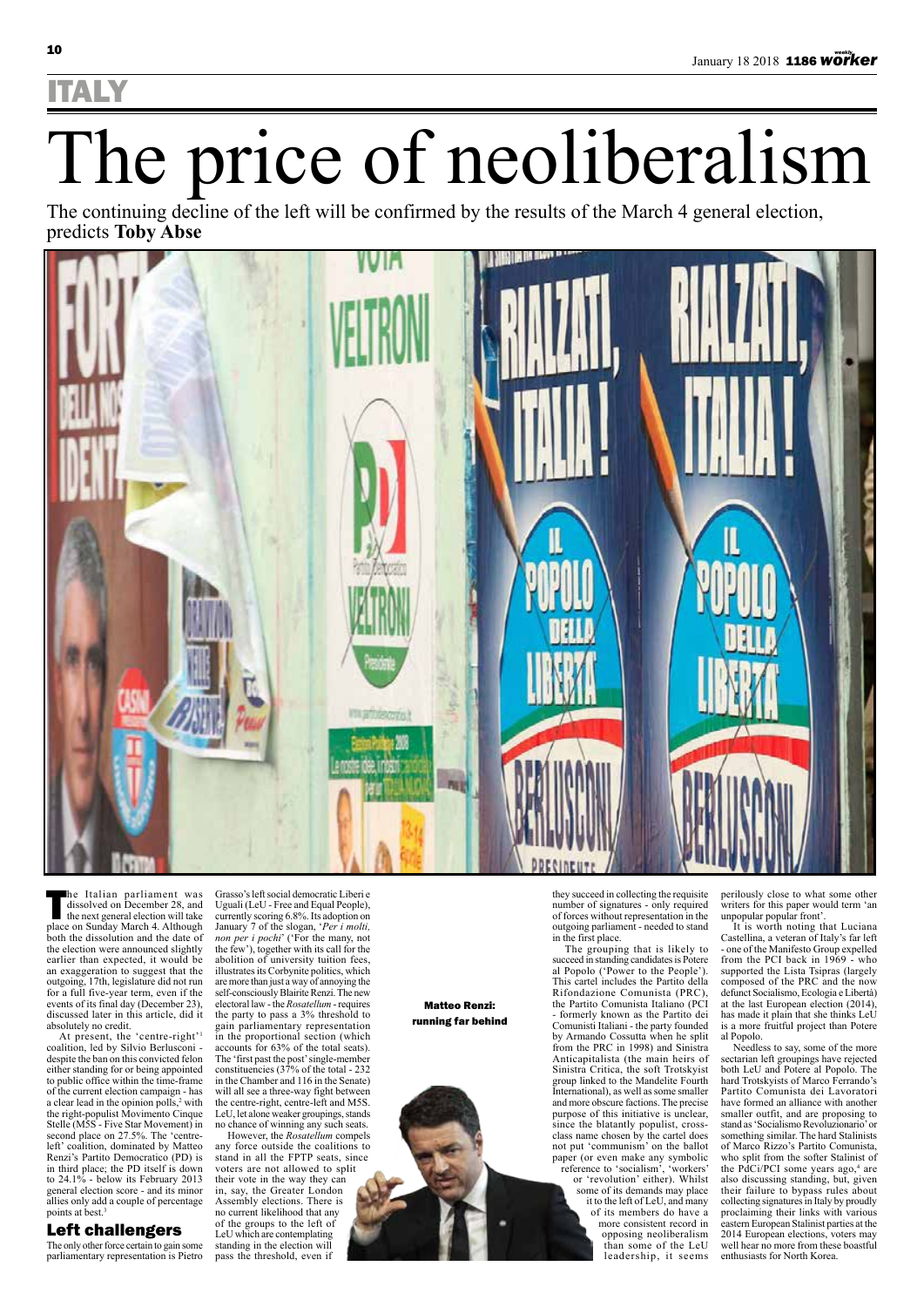#### 11

What we

the highest form of organisation it is everything. ■ There exists no real Communist

Party today. There are many so-called 'parties' on the left. In reality they are confessional sects. Members who disagree with the prescribed 'line' are expected to gag themselves in public. Either that or face expulsion.

 $\blacksquare$  Communists operate according to the principles of democratic centralism. Through ongoing debate we seek to achieve unity in action and a common world outlook. As long as they support agreed actions, members should have the right to speak openly and form temporary or permanent factions.

 $\blacksquare$  Communists oppose all imperialist wars and occupations but constantly strive to bring to the fore the fundamental question–ending war is bound up with ending capitalism.

 $\blacksquare$  Communists are internationalists. Everywhere we strive for the closest unity and agreement of working class and progressive parties of all countries. We oppose every manifestation of national sectionalism. It is an internationalist duty to uphold the principle, 'One state, one party'.

 $\blacksquare$  The working class must be organised globally. Without a global Communist Party, a Communist International, the struggle against capital is weakened and lacks coordination.

 $\blacksquare$  Communists have no interest apart from the working class as a whole. They differ only in recognising the importance of Marxism as a guide to practice. That theory is no dogma, but must be constantly added to and enriched.

■ Capitalism in its ceaseless search for profit puts the future of humanity at risk. Capitalism is synonymous with war, pollution, exploitation and crisis. As a global system capitalism can only be superseded globally.

 $\blacksquare$  The capitalist class will never willingly allow their wealth and power to be taken away by a parliamentary vote.

 $\blacksquare$  We will use the most militant methods objective circumstances allow to achieve a federal republic of England, Scotland and Wales, a united, federal Ireland and a United States of Europe.

Communists favour industrial unions. Bureaucracy and class compromise must be fought and the trade unions transformed into schools for communism.

 $\blacksquare$  Communists are champions of the oppressed. Women's oppression, combating racism and chauvinism, and the struggle for peace and ecological sustainability are just as much working class questions as pay, trade union rights and demands for high-quality health, housing and education.

Socialism represents victory in the battle for democracy. It is the rule of the working class. Socialism is either democratic or, as with Stalin's Soviet Union, it turns into its opposite.

Socialism is the first stage of the worldwide transition to communism–a system which knows neither wars, exploitation, money, classes, states nor nations. Communism is general freedom and the real beginning of human history.

The *Weekly Worker* is licensed by November Publications under a Creative Commons Attribution-NonCommercial 4.0 International Licence: http:// creativecommons.org/licenses/by-nc/4.0/ legalcode. ISSN 1351-0150.

At the other end of the spectrum, some neo-fascists regard the FdI as far too soft, and are considering standing in the elections. Forza Nuova has made an alliance with Fiamma Tricolore, which has a more direct link with those in the MSI who rejected the name change to 'Alleanza Nazionale' in 1994. However, this particular set of racist thugs may not even get the required signatures, let alone stand any chance of entering parliament. A somewhat more serious threat comes from Casa Pound, which has recently scored quite well in local elections in Lucca and Ostia, reaching 9% in the latter case. Casa Pound is more likely to get on the ballot paper, but its secretary, Simone Di Stefano's boastful remarks - "They are afraid and they are right to be. Because we shall enter parliament and we shall be their worst nightmare"<sup>5</sup> will probably remain unfulfilled.

Whilst Di Maio showed no hesitation in opposing the reception of migrants crossing the Mediterranean and defaming various NGOs as tools of human traffickers in 2017, there is probably enough residual guilt amongst a minority of the more liberal M5S parliamentarians for it to be impossible for Di Maio to openly back Matteo Salvini and the Lega in their outright refusal to extend citizenship rights to the children of migrants in any circumstances.8 It is to be hoped that ambiguous statements by leading figures in LeU - particularly Pietro Grasso and to a lesser extent Pierluigi Bersani - about a willingness to back a potential M5S minority government on an agreed common programme do not represent LeU's collective view.<sup>9</sup>

#### Migrant rights

Returning to the political mainstream, it is worth discussing the parliamentary events of December 23, the day when there was no forum in the Senate to even discuss the *Ius Soli* ('Right of the Soil') - the draft law that would have given Italian citizenship to about 800,000 children of migrant descent born and educated in Italy.

The PD's decision to postpone the discussion to the very end of the parliamentary timetable, after the final votes on the budget, had already given rise to understandable cynicism - many had assumed that other debates would overrun and the *Ius Soli* would drop off the agenda. The PD had certainly calculated that they would only have had any chance of passing the controversial measure by resorting to a vote of confidence and did not want to risk the defeat of Paolo Gentiloni's government at the very end of a parliamentary session, when the PD Senate majority was evaporating - many members of Angelino Alfano's Alleanza Popolare, always an unreliable ally, were running back towards Berlusconi's electoral coalition, from which they had defected earlier in the parliament, when it looked as if their old master was in his political death agony.

Nonetheless, the PD could have at least tried to put the matter to an ordinary vote, if not a vote of confidence, to make a symbolic gesture in favour of extending Italian citizenship and to expose the racism of their opponents, including M5S. It was always likely that there would be some absentees among the senators, given the approach of Christmas, but arguably a more combative and principled PD might have been able to take advantage of senatorial absentees on the right - particularly amongst Forza Italia - to pass the measure in a poorly attended session, provided there was still a quorum in the Chamber.

Whilst Italy's growth rate and average Italian incomes rose slightly in 2017 - the first year since 2010 when growth has been more than 1% - Italy's GNP is still below the level it was at before the 2007-08 world financial crisis. Small rises in average incomes will probably be eroded by the 5% rises in gas and electricity tariffs announced at the start of 2018. Youth unemployment (between the ages of 15 and 24) has fallen to 32.7%, but it is much higher than the 20% of 2007, even if it is lower than the 43.6% of March 2014.<sup>13</sup>

Whilst the M5S decision to leave the parliament building *en bloc* may indeed have been the decisive factor, the 29 absentees amongst the PD senators also played a role in providing the rabidly racist Lega with a moment of ecstatic triumph, once a quick-thinking Lega senator called for a head count. We shall never know exactly how many of the numerous senators, who left the building with their suitcases almost as soon as the budget was passed, were just more concerned to join their families for Christmas than with their parliamentary duties, and how many took a conscious political decision to sabotage the bill. However, M5S has made it very plain where it stands - with the racists and xenophobes and against the 800,000 children of legal migrants educated in Italy who would have benefited from the bill. M5S was the only political group totally absent from the chamber, so it is quite clear that the majority took a collective and thoroughly political decision to walk out and sabotage the bill by depriving it of a quorum.

At this stage, it looks as if no clear winner with an overall majority will emerge on March 4, although Berlusconi and the 'centre-right' are far more likely to get a majority than the other contenders, particularly given the notorious willingness of Italian parliamentarians to defect (there were 546 changes of party during the 17th legislature<sup>14</sup>) in search of office, or in some cases large bribes in cash15. Some journalists suggest that the 'centre-right' coalition might disintegrate after the election, either through Berlusconi doing a deal with the PD to form a 'grand coalition' or the Lega doing a deal with M5S on a racist and Europhobic programme. The neo-fascist FdI leader, Giorgia Meloni, seems distrustful of both her allies, calling on them to make it clear that there will be no deal with either of what she calls "the two lefts" (the PD and M5S).

M5S had originally planned to abstain in person, which counts towards the quorum as a negative vote in the Senate (unlike the Chamber of Deputies, where an abstention in person is treated in the conventional manner: ie, as an actual abstention), so running away from the vote was a very cowardly way of appealing to racist voters torn between M5S and the Lega.<sup>6</sup> The dishonest claims by 31-year-old M5S candidate premier and political leader Luigi Di Maio<sup>7</sup> and other leading M5S figures - that they believed that the question of citizenship rights should be solved at the European, rather than the national, level - make no sense at all, given their Europhobic outlook (which was made particularly obvious by the way their MEPs joined Nigel Farage's grouping very soon after their arrival in Brussels in 2014).

has guaranteed a rightwing victory, whatever form this takes. The best we can hope for is a good vote for the social democratic LeU, which at least will provide some sort of genuine working class representation in parliament - the epoch during which the communists of the PRC could get 8.6% of the vote (1996) ended in 2008, and the surprising solidity of M5S over the last five years<sup>16</sup> has so far proved an insuperable barrier to a revival of the radical left  $\bullet$ 

fight for  $\blacksquare$  Without organisation the working class is nothing; with Monti's viciously anti-working class technocratic government of 2011-13,

Within M5S, according to *Corriere della Sera* (January 10), there is a division between Di Battista, who favours a deal with LeU, and Di Maio, who favours a deal with the Lega, if M5S is the largest single party, but needs a post-electoral alliance to form a majority government. Although recent M5S calls for the restoration of article 18 (of the Workers' Statute of 1970), protecting workers against dismissal 'without just cause', shows that the organisation is still capable of a degree of left demagogy in a bid to win disillusioned former PD voters during the current election campaign, this pro-workers' stance in undermined by M5S's hostility to trade unions, which is in marked contrast to LeU's links with the CGIL, the most leftwing of the major trade union confederations.

#### **Reactionary**

and his huge army of internet trolls. Such a deal is also opposed by Massimo d'Alema, probably for pragmatic rather than principled reasons. 10. Until November 2017, the Lega had been ahead of Forza Italia in the opinion polls for some months, and Salvini still hopes to overtake the old felon in votes or seats - or both - on March 4. 11. It is worth noting that Berlusconi, in a bid for international credibility - after all, he seems to have got the grudging endorsement of former *Economist* editor and old foe Bill Emmott as the lesser evil - ascribes such proposals to "the Nobel laureate, Milton Friedman". 12. LeU, unlike the PD, is calling for a much more

The early days of the election campaign have been marked by reactionary and demagogic proposals from all three of the major players. The 'centre-right' - or at least the Lega and Forza Italia, its major components - are calling for a 'flat tax': a single lower rate for the Italian equivalent of income tax. Given the bitter rivalry between the Lega and Forza Italia - and Matteo Salvini's unconcealed ambition to become centre-right premier<sup>10</sup> - it is hardly surprising that they differ on the rate at which to set this 'flat tax', with Salvini calling for it to be even lower than Berlusconi's target.11 Berlusconi, perhaps for personal reasons, is keener to abolish the inheritance tax and to remove the tax on a very small number of extremely large first homes that did not benefit from the more general abolition of taxation on first homes implemented by Renzi. In any event, such proposals would destroy any remaining principle of progressive taxation - a principle which has already been eroded in recent years<sup>12</sup>. Moreover, such reductions in the state's revenue would lead either to further cuts in public services or to substantial increases in Italy's annual deficit and long-term national debt, with all the conflicts with the European Commission and the European Central Bank that these would entail.

Renzi too, aping the ideas of the right in typically zombie-Blairite fashion, is promising lower taxes. His latest proposal is to abolish the

television licence fee and allow RAI (state television) to greatly increase the percentage of its airtime given over to advertising. In the short term, he proposes that RAI's loss of revenue would be covered from general taxation; in reality, if no new taxes were imposed, this would imply further cuts in other public services. Carlo Calenda - one of the more centrist and technocratic of the ministers in Paolo Gentiloni's cabinet - has pointed out that Renzi's proposal makes no economic sense, but has called for RAI's privatisation instead, an even worse idea. Gentiloni has introduced a note of rationality, suggesting an extension in the poorer categories exempt from the licence fee.

M5S is calling for a variant of Universal Basic Income that it calls 'Citizens Income', but is extremely vague as to how it would be paid for. Moreover, some on the left have argued that the M5S proposal, when analysed in detail, is closer to workfare than it might seem at first glance to the young unemployed, who are probably the main target audience for this electoral demagogy.

Such youth unemployment would be higher if it were not for a relatively large amount of labour migration by young people who see no future in Italy. Between September and November 2017, the number of workers in employment rose by 85,000, but those on short-term contracts increased by 101,000, whilst those in permanent employment fell by 16,000. In short, the Jobs Act, as the genuine left predicted, has worsened the long-term trend towards casualisation. It is not surprising that there is widespread discontent, which can be channelled by rightwing demagogues, as we have seen elsewhere in the last couple of years with Brexit, Trump, Le Pen and the Freedom Party of Austria.

And, of course, the PD's neoliberal policies have lost it working class support, as a series of disastrous results in local elections in former PCI strongholds (eg, Livorno, Turin, Sesto San Giovanni and Genoa) has repeatedly shown. The willingness of the PD - particularly interior minister Marco Minniti - to capitulate to racism and xenophobia has not paid off: as Romani Prodi pointed out a few months ago, voters with these attitudes find the original (Lega, FdI, M5S) more attractive than the copy.

#### Rightwing victory

In short, the PD's further degeneration under Renzi, intensifying the neoliberal turn that had allowed it to prop up Mario Notes

1. Two of its main components could be described as far right - the Fratelli d'Italia (FdI) is a neo-fascist grouping in the tradition of the old Movimento Sociale Italiana (MSI) and the Lega (whose leader, Matteo Salvini, recently dropped the regionalist adjective 'Nord' from its title) is allied with Marine Le Pen's Front National. Even some of Forza Italia's leading figures, such as Marizio Gasparri, are former MSI members. 2. Its main components, Forza Italia and the Lega, are on 15.8% and 13.7% respectively, according to a poll reported in *L'Espresso* (January 7). Its third component, the FdI, is scoring around 5% and its centrist ally, Noi Con l'Italia ('With Italy'), may add a percentage point or two to the global total. 3. The PD's minor allies include Insieme (Together) - a last-minute amalgam of the Greens, the Partito Socialista Italiano and the Area Civica. Insieme is supposed to be the 'left' ally of the PD, whilst Civica Popolare is the 'centrist' one, including a mish-mash of Christian Democratic fragments and the rump of Italia dei Valori, which started life as a left-populist party and was the PD's 'left' ally in the 2008 general election. Despite some melodramatic rows with Renzi and PD interior minister Marco Minniti, it seems likely that '+Europa' - led by Emma Bonino, a former foreign minister and European commissioner - will be the fourth component of the coalition. None of these groupings are likely to exceed the 3% threshold required to gain seats in the proportional section, and are therefore reliant on the PD giving them a handful of 'centre-left' coalition candidatures in allegedly safe 'first past

the post' constituencies.

4. If some comrades feel this is too harsh a description of the PdCI/PCI, I suggest they examine the work of its leading intellectual Domenico Losurdo, recently discussed by David Broder in the *New Left Review*. It is not my intention to unhelpfully throw the word 'Stalinist' around to describe anybody who was ever a member of the original 'official communist' pre-1991 PCI in the way the Italy correspondent of the Alliance for Workers' Liberty's *Solidarity* does.

5. *La Repubblica* January 10.

6. There is clearly some overlap between the electorates of the two parties - M5S is weaker in the regions of northern Italy like Lombardy and the Veneto, where the *Lega* is strong. 7. Beppe Grillo is still the 'Guarantor', and can remove the 'political leader', but he appears to have taken a step back compared with his 'tsunami tour' during the 2013 general election campaign. 8. The stance taken on these issues by both Di Maio and leading M5S orator Alessandro Di Battista probably owes quite a bit to their family backgrounds - both men's fathers, both still living, are unrepentant neo-fascists. Obviously this was not the only factor - Beppe Grillo's authoritarian leadership meant that he could easily impose a racist line on a parliamentary group, most of whom originally had more tolerant and liberal attitudes on this question, whatever other idiosyncrasies they may have possessed. 9. Such a deal has been vigorously opposed by Laura Boldrini, whose United Nations High Commissioner for Refugees background makes her particularly sensitive to such questions. Boldrini has stated: "It is hard to find points of agreement with M5S, given what they think on NGOs, migrants, anti-fascism and trade unions, for example" (*La Repubblica* January 14). Boldrini has been the consistent target of personalised and slanderous abuse, often of a racist and misogynist nature, from Beppe Grillo

progressive taxation system. 13. See *Corriere della Sera* January 10. 14. Some deputies and senators have changed party more than once, but even so the number of individuals involved is extraordinary, and relatively few are principled defections from the PD to the parties that now make up LeU. 15. In the past, Berlusconi has been accused, although never convicted, of buying parliamentarians both to bring down centre-left governments and to curb rebellions inside his own coalitions. Since a number of recipients of bribes have been convicted of receiving them, it is hard to believe that Berlusconi did not give them. 16. Initially, it seemed reasonable to assume that it would be as short-lived as *L'uomo qualunque* in Italy in the late 1940s, or Pierre Poujade's movement in France between 1956 and 1958.